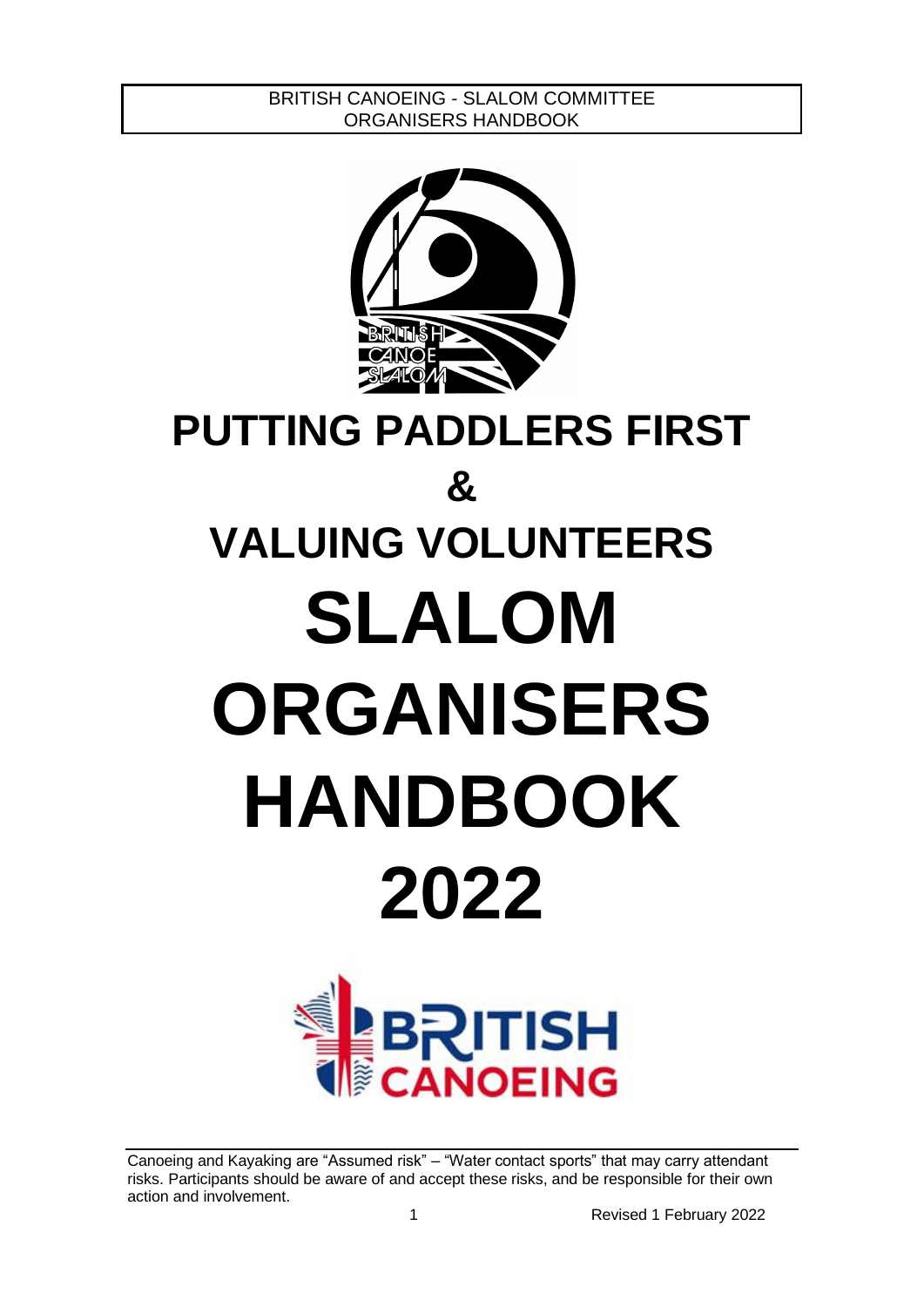

## **Organisers Handbook**

## **Contents**

#### **Page Number**

| 1              |  |
|----------------|--|
| $\overline{2}$ |  |
| 3              |  |
| $\overline{4}$ |  |
| 5              |  |
| 6              |  |
| 7              |  |
| 8              |  |
| 9              |  |
| 10             |  |
| 11             |  |
| 12             |  |
| 13             |  |
| 14             |  |
| 15             |  |
| 16             |  |
| 17             |  |
|                |  |
|                |  |
|                |  |
|                |  |
|                |  |
|                |  |
|                |  |
|                |  |
|                |  |
|                |  |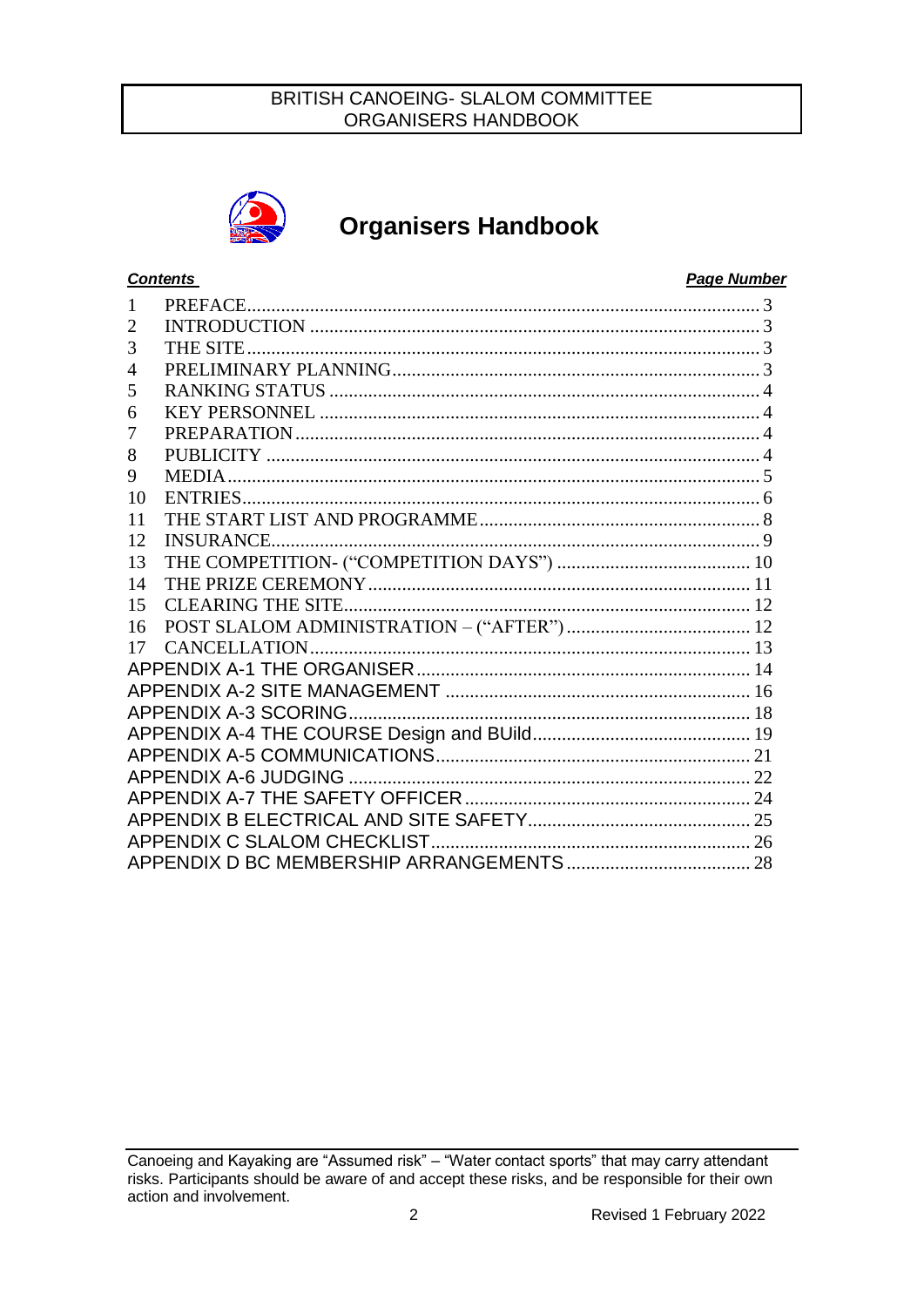#### <span id="page-2-0"></span>**1 PREFACE**

The purpose of this handbook is to set out a system for the planning, organisation and running of a successful slalom. It is intended for the expert and new organiser alike.

It is not definitive: it is intended as a set of guidelines and standards at which Organisers should aim, but the Slalom Committee will expect certain minimum standards to be met. The rules for Slalom Competitions are published on canoeslalom.co.uk – Organisers must familiarise themselves with this prior to their competition.

Organisers should recognise that few slalom sites offer the same facilities and therefore tailoring of the organisation to suit local requirements will be necessary.

If you have any comments on this handbook (good or bad) or any suggestions for improvement, please send them to the BC Slalom Committee.

## **The term British Canoeing (BC) incorporates British Canoeing, Canoe Wales (CW), Scottish Canoe Association (SCA) and The Canoe Association of Northern Ireland (CANI).**

#### <span id="page-2-1"></span>**2 INTRODUCTION**

Ranking Slaloms in the UK are run by clubs and other organisations on behalf of the BC Slalom Committee (or by the committee itself). The detailed rules for running such slaloms may change in detail from year to year and are published on canoeslalom.co.uk.

#### <span id="page-2-2"></span>**3 THE SITE**

Few slalom sites are perfect. Rivers with good water do not necessarily make good slalom sites. Ideal slalom sites have everything on or very near to the site within walking distance of the start and finish.

A slalom site MUST have:

- Water conditions appropriate to the Ranking Status of the competition
- Somewhere sheltered from which to run timing and results for the competition
- Adequate toilet facilities adjacent or near to the course
- Access and parking for cars
- First Aid and appropriate rescue facilities and the means to call the emergency services
- Access to the riverbank for competitors and spectators

The site should IDEALLY have

- Refreshments on site and/or nearby shops
- A campsite/caravan site with water and toilets on site or nearby
- Somewhere accessible to post results
- Somewhere sheltered to run the race organisation
- An adequate supply of clean water
- A public address system

#### <span id="page-2-3"></span>**4 PRELIMINARY PLANNING**

Organising and planning a slalom can be a complex business. The more thought and effort made in the early stages the better the competition will be.

- 1. Pre-planning should begin in the year before the competition.
- 2. The site must be selected
- 3. The preferred date for the slalom chosen alongside application for Ranking Status
- 4. Appointment of an organiser.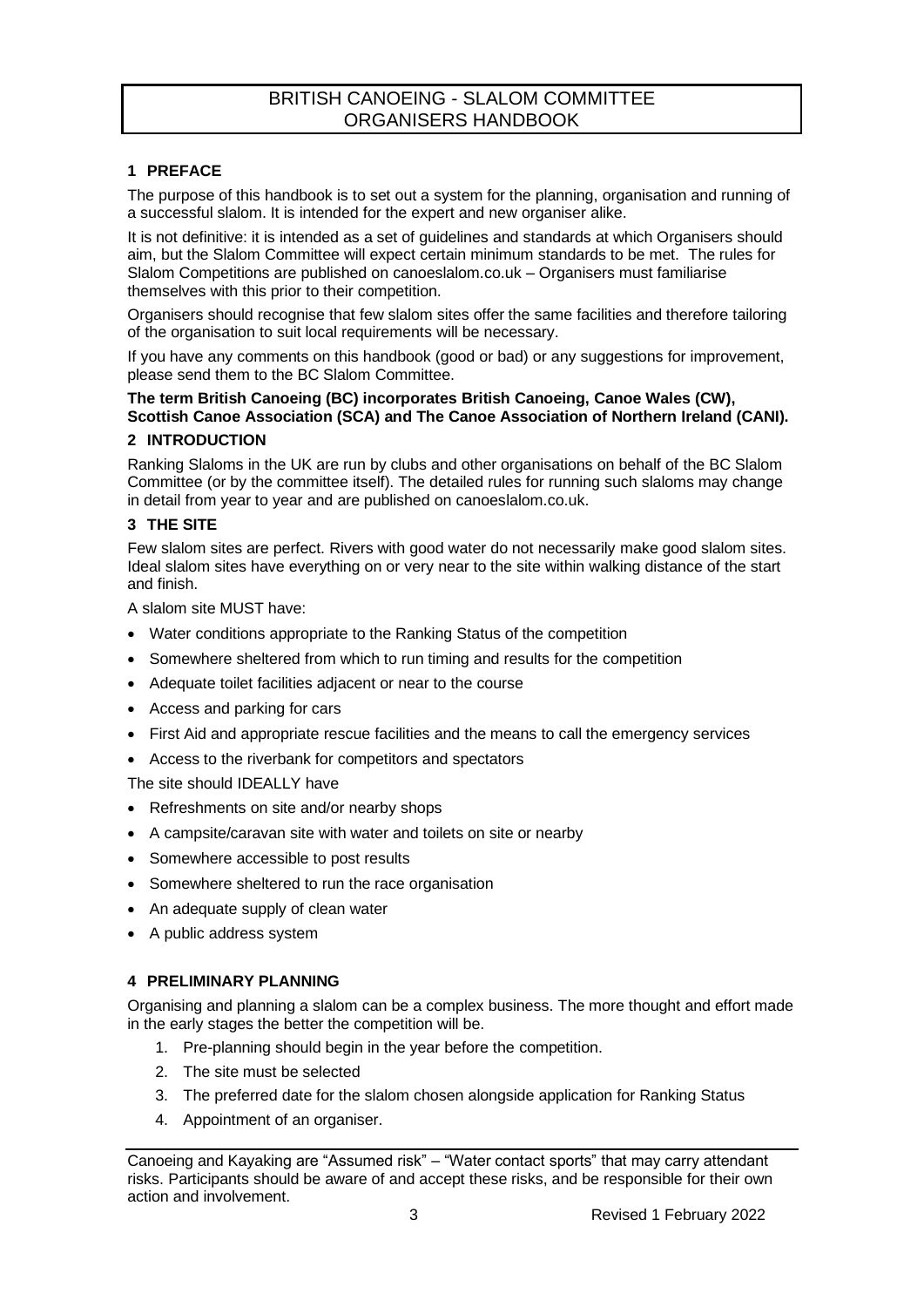#### <span id="page-3-0"></span>**5 RANKING STATUS**

- 1. Application must be made to the Slalom Committee. Premier and Division 1 competitions have priority according to the following schedule:
	- 1<sup>st</sup> May for Premier and Division 1 competitions
	- 1<sup>st</sup> July for all other competitions

To prevent one competition from competing for paddlers with another, there will be only one Premier or Division 1 competition per weekend. Although the Slalom rules specify minimum distances between other divisions' competitions, assessing the impact of one competition on another running on the same weekend can be complex and brings in factors such as availability of volunteers (many of whom also paddle) as well as the geographical areas where the potential competitors live.

- 2. Application to run a competition must be made via [www.canoeslalomentries.co.uk](http://www.canoeslalomentries.co.uk/). Organisers will need to register and provide certain details before their event is accepted and displayed on the calendar. Adding an event to the calendar at this stage does not mean the event is accepted!
- 3. Ranking Status is granted at the Annual Consultative Meeting of the Slalom Committee, usually held at the end of November or the beginning December. Prior to this date, organisers MUST submit a risk management plan or competition safety plan to the BC Slalom Committee Safety Officer.
- 4. Following the agreement of the calendar at the ACM all clubs must finalise their competition details no later than 15<sup>th</sup> December via the online portal.
- 5. After the calendar has been agreed it may be possible, with consultation, to change the date of a competition, but not the division or venue (except in very exceptional circumstances). Competitions cannot be added to the calendar after the ACM except for Division 4.
- 4. Application can be made to run Division 4 competitions at a minimum of one month's notice. Although the notice period is reduced, approval must still be granted by the Slalom Committee, who will also require an initial risk management plan or competition safety plan to be submitted far enough in advance for the safety advisor to approve the plan or discuss changes required. The Slalom Committee welcomes applications for new competitions or from new clubs and can assist and guide any clubs considering organising a Division 4 slalom.

#### <span id="page-3-1"></span>**6 KEY PERSONNEL**

One person will be nominated as "The Organiser". The Organiser is in overall charge of the competition, and it is usually their name which will appear on canoeslalom.co.uk. They must be prepared to answer correspondence on any aspect of the competition.

An organiser will require considerable support to run a competition and the suggested Key Personnel and their roles/main areas of responsibility are shown in Appendix A.

## <span id="page-3-2"></span>**7 PREPARATION**

Preparation must begin in plenty of time. This will depend on the date of the slalom (early or late in the season), the nature of the site, equipment available and the expertise of the organising club, but you cannot start too early and good slaloms are prepared well in advance. Tasks to be undertaken at this stage are those identified in the "PREPARATION" sections in each of the Key Personnel Notes in Appendices A1-A7.

#### <span id="page-3-3"></span>**8 PUBLICITY**

Publicising a competition is mainly common sense, but it is important: if people don't know about a competition, they won't come! This section is included as a hints and reminders guide. Remember to mention any sponsors on all posters and handouts, to acknowledge their help and encourage others to sponsor you next year! If you have arranged for a local dignitary to present the prizes, mention them, and the time of prize giving in notes to the media: it is an added reason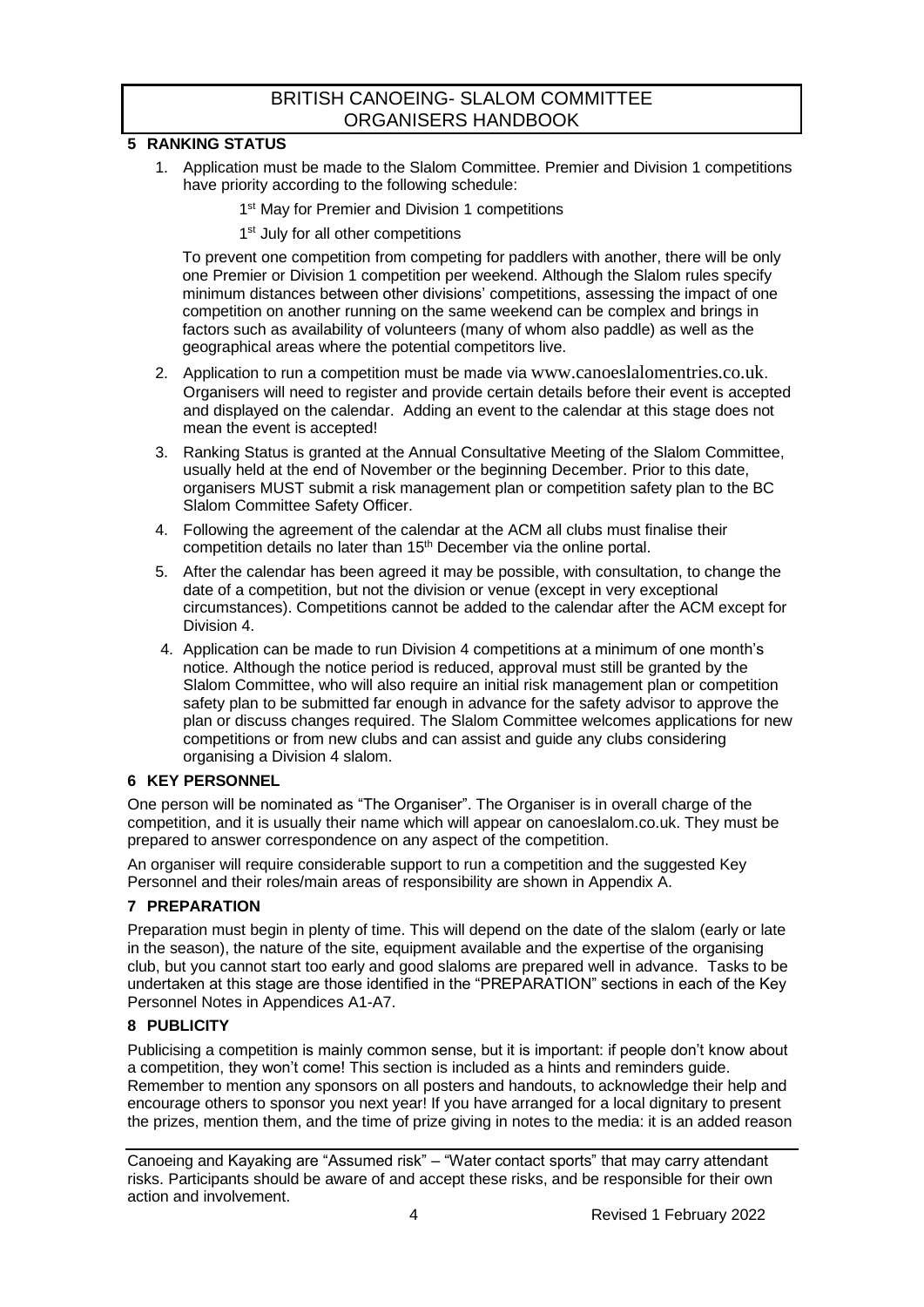for them to attend. There are opportunities to recruit for the Club and get entries particularly if running a Division 4 competition.

#### **8.1.1 Schools**

Contact your Local Education Authority PE Advisor for details of schools that may already have boats and teachers with coaching qualifications. Supply them with as much information and help as they require in addition to posters to display within the school.

#### **8.1.2 Scouts/Youth Clubs**

Many Scout Groups have canoes and equipment, details of which can be obtained from your local County Commissioner for Scouts. Many youth clubs have plastic or general purpose canoes and many youth leaders will be BC qualified. All warrant a friendly letter inviting them to attend and a poster to display.

#### **8.1.3 Further Education**

Polytechnics, colleges and universities are usually reasonably well equipped and often have access to transport. Students unions will furnish you with contact names and details. Some universities may help students with entry fees, keeping costs down. Publicise competitions via clubs or students unions.

## **8.1.4 Internet**

Local club websites or [www.canoeslalom.co.uk.](http://www.canoeslalom.co.uk/) For promotion on [www.canoeslalom.co.uk](http://www.canoeslalom.co.uk/) email [nick.penfold@canoeslalom.co.uk](mailto:nick.penfold@canoeslalom.co.uk)

#### <span id="page-4-0"></span>**9 MEDIA**

- 1. Press releases to local newspapers, not forgetting the free newspapers, should be sent to both the sports editor and the chief editor - if you miss the sports page, you may make the competitions page! Try to find out how they want the releases presented (length in particular), and make sure you get all relevant details across - dates, times, events, location, personal details if applicable. Always check your spelling, there are enough chances for things to go wrong at setting for print and the easier you make the editor's job the more likely they are to take notice. Remember that editors rarely have time to read more than one side of A4.
- 2. Invite the sports editor and photographer to the competition a picture is worth a thousand words. Keep editors up to date with your club's successes and individual achievements. The easier you make access for the press the more likely they are to take notice.
- 3. Local radio is another good source of publicity. Many have radio cars and the producer/presenters could be persuaded to attend competitions and hold interviews. Again, make sure they have as much information as possible beforehand.
- 4. Some local regional TV stations have a free public information service where clubs can make themselves known.
- 5. Posters can be displayed in libraries, leisure centres, other public places and on [www.canoeslalom.co.uk](http://www.canoeslalom.co.uk/). Make your posters as eye catching as possible - remember you will be in competition with other clubs and societies all vying for attention.

Whether you choose one or all these avenues for publicity always emphasise the enjoyment angle of your sport! Not everyone has the desire or ability to be a world beater, but everyone wants to have fun.

Canoeing and Kayaking are "Assumed risk" – "Water contact sports" that may carry attendant risks. Participants should be aware of and accept these risks, and be responsible for their own action and involvement.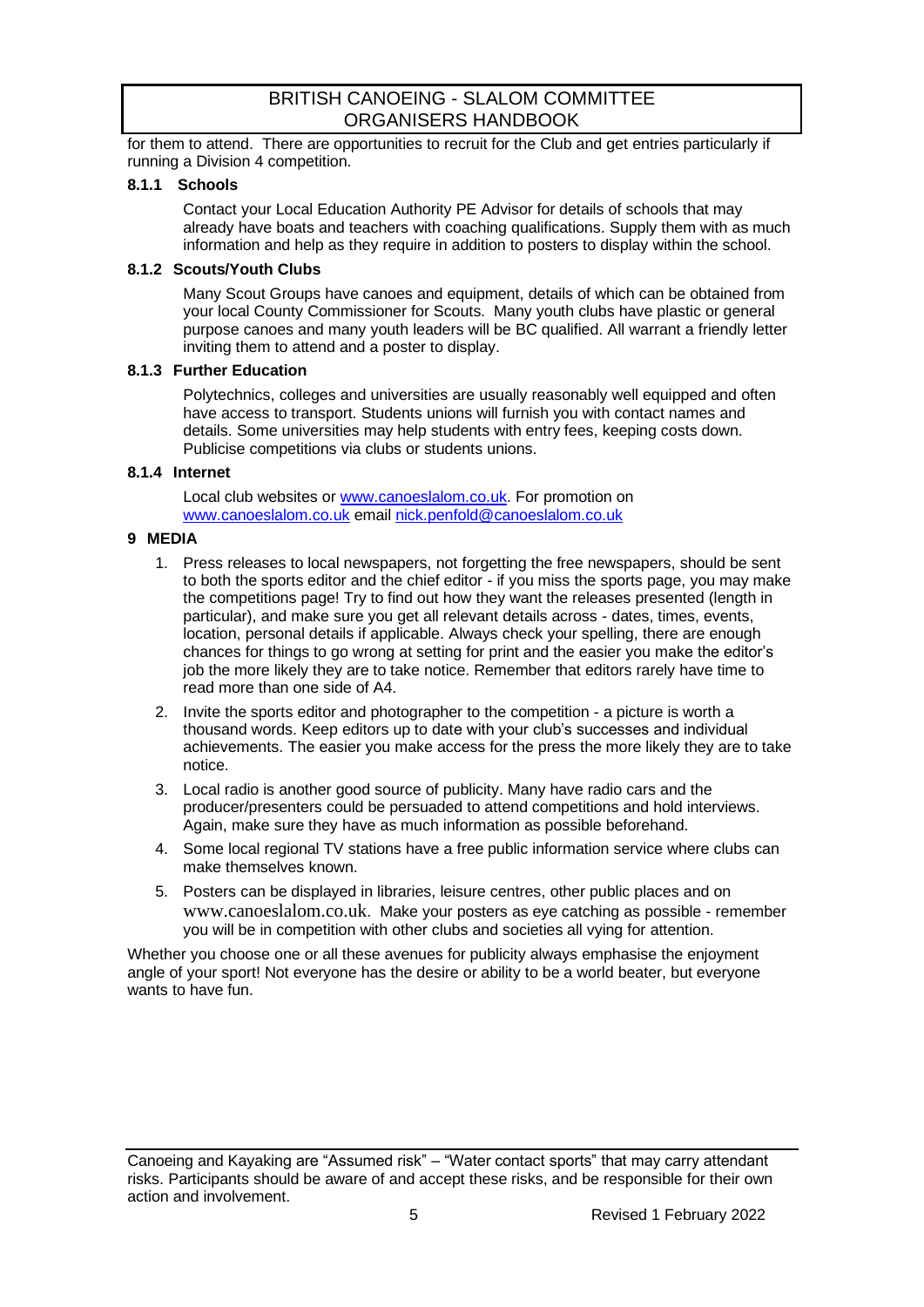## <span id="page-5-0"></span>**10 ENTRIES**

#### **Policy Decisions**

- 1. Decide on a policy for late entries. Many competitions cannot afford not to accept late entries. A late entry fee may be charged for entries made less than two weeks before the competition, but is not required that you must charge late entrée fees.
- 2. The competition closure date, if set, and the entry limit must be published in the notification for the yearbook. The Slalom Committee will not normally support races where there are more than 250 boats entered for a race on a single day as this is a limit imposed both by the duration of daylight and the ability of volunteers to appropriately support a race. It would normally be expected that a race limit of 200 boats or less will be set and this is a more practical limit.
- 3. The Slalom Committee publish a standard entry fee for each level of competition. Clubs can only charge more than the standard fee by prior agreement with the Slalom **Committee**
- 4. Online entries can be utilised for every level of competition. Using the tools available will greatly reduce the effort of taking entries and remove the need to handle cash & cheques and avoid manual entry of competitor details.
- 5. Where competitors do not want to enter online you must still agree to take a manual entry using entry cards and payment by cash, cheque or bank transfer.
- 6. You many chose to take entries on the day of the competition; this is common for Div 3/4 races and rare for Div 1/Prem.

#### **Online Entries**

- 1. Most competitions now take entries online.
- 2. Organisers will automatically receive a notification regarding online entries for their competition in early January. This will include instructions for checking the competition details and publishing. In particular:
	- you should check entry open and closing dates are suitable for your competition
	- check that daily entry limits are appropriate and consider adding a specific limit to the official's race.
	- Check that entry fees are correct.
	- Publish the competition as soon as possible so that competitors know when you will be open for entries, even if you set the open for entries date in the future.
- 3. Once you are open for entries you can monitor entries; the information you need is collected automatically.
- 4. For Prem/1 races you will need to set up and publish a start list 2 weeks before the competition. Other divisions can still generate a start list, but you can also use the online system to print entry cards for scoring and to download competitor data for race management software, such as Simply Slalom.
- 5. If you want to take entries online and have not received the set-up email then contact [dee@lindesay.co.uk](mailto:dee@lindesay.co.uk)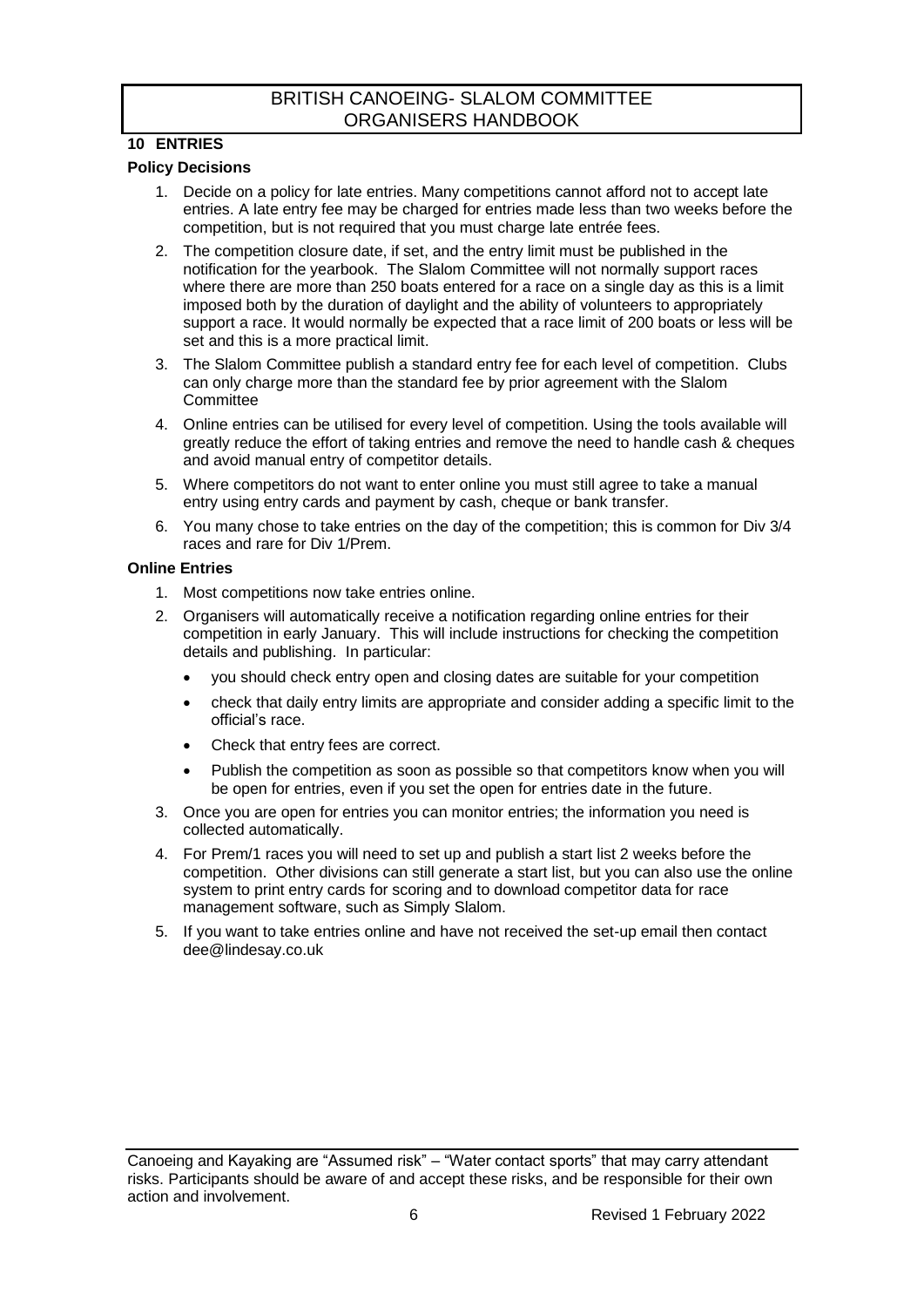#### **Manual Entries**

- 1. Although most competitors enter online, you may have a request to take a postal entry and/or decide to take manual entries on the day of the competition.
- 2. Manual entries must be via a completed entry card accompanied by payment
- 3. Check that each entry card is completed correctly and has been signed. Make sure that the competitor's name, category, class entered and the age group (M/S/U23/J18/J16/J14/J12/J10) is filled in on the reverse of the Entry Card. In the case of Junior, U23 or Master entries the year of birth must be shown. For C2, both paddlers' dates of birth must be shown, and juniors must compete in the oldest paddler's age range.
- 4. Check that entry fees are correct and that cheques are dated, signed and made out properly. Cheques should be made out to the organising club unless otherwise stated in the yearbook entry. Post-dated cheques may be refused. You may find it useful to write the entry details on the back of the cheque to make cancellations easier.
- 5. If you are also taking online entries then add advance manual entries as postal entries. Otherwise, keep a list of the details of each entry – bib number, name, BC, SCA, CW or CANI number, categories entered, payment, with a note of any errors or omissions. This will help you during and after the competition especially if there are any problems. Put an asterisk or other identifier by the problem entries and another in your start list and note down what action is required.
- 6. You are not obliged to accept incorrectly filled in entries and may refuse them but, if possible, you should contact the sender to explain the problem.

#### **Entry Cards**

- 1. If you are running cardless then still keep manual entry cards in case you need to reference them.
- 2. If you are not running cardless then use the online system to print entry cards for scoring
- 3. For each event (MK1, WK1, MC1, WC1, C2, Teams, Officials etc.) sort all the entry cards by bib number/running order and place in separate envelopes
- 4. Entry cards should be destroyed a few weeks after the race, ideally by shredding.

#### **Payments**

- 1. Pass cheques and cash to your Treasurer, or bank them yourself, preferably so that they have been cleared or refused before the competition.
- 2. Payment for online entries is automated. It will be collected a few weeks before the race and will be transferred to the club bank account 1-2 weeks after the race. If there are any payment failures than the organiser(s) will receive an automated email. You will need to chase the competitor to update their payment details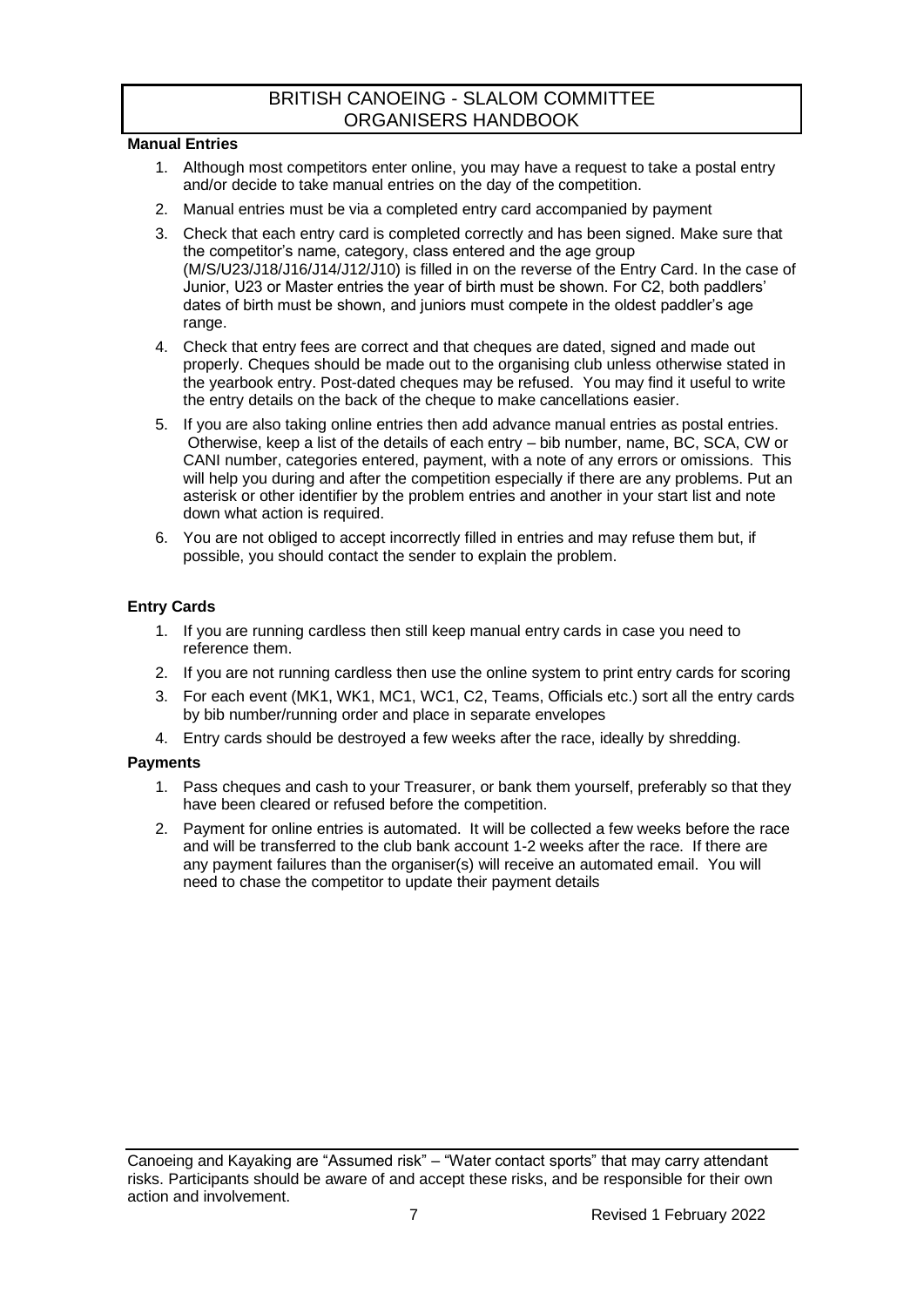## <span id="page-7-0"></span>**11 THE START LIST AND PROGRAMME**

#### **Race Management Software**

Almost all organisers use a computer system to manage the race; from creating start lists, entering individual results through to the production or race results.

Many organisers use SimplySlalom, which can help with managing all stages of the race and integrates both with online entries and the ranking database. You can get the current version of SimplySlalom from Dave Spencer using the email address [SimplySlalom@icloud.com.](mailto:SimplySlalom@icloud.com) You will need a PC running Microsoft Windows and Excel 2010 or later.

Premier and Division 1 competitions employ a National Timing Team to provide race management. All entries must be processed through online entries to ensure that data in the correct format can be passed to the timing system.

Results are uploaded to a ranking database, usually with 48 hours of the end of the race. The system provides paddler performance detail, individual National and club rankings as well as overall divisional rankings.

#### **Paddlers' Names and Bib Numbers**

When you allocate a temporary number to a paddler or a C2 pair**, please avoid using numbers that might be valid for other paddlers**. If possible, use 999, 998 etc.

Please spell paddlers' names accurately, **especially** when there is no proper bib number. We can assign results by name, but the name has to match **exactly**. In the case of C2s, please don't abbreviate - use the format **John Smith / Thomas Jones**, using the same names as you would for individuals.

#### **The Race Programme**

- 1. All Divisions except Div 4 have bibs and should run in reverse order. The Start List cannot be finalised until the closing date for entries (including late entries if you have decided to accept them).
- 2. Compile a timeline for the weekend, considering day length, availability of the site, and the interval between competitors (minimum 45 seconds or 90 seconds for teams). Leave a few minutes between classes in case you need to make up lost time. If you build in a long gap in the programme, e.g. for lunch, bear in mind that it is often difficult to get your Officials back in position afterwards and it is sometimes preferable to have a virtually continuous competition.
- 3. You may allow each competitor an official untimed training run and these should be full runs. At division 1-4 competitions, additional practice periods may be offered, these must be detailed in the start list. Practice is not permitted at a Premier competition.
- 4. Decide when the Officials Event will be, and bear in mind that someone will have to judge them.
- 5. The Start List and Race information should be created and include the following information:
	- The location of the slalom (possibly a simple sketch-map) and car parking instructions. If you know the site's post code include that to help those with sat nay
	- Location and details of campsites and other relevant accommodation
	- A summary of the weekend's programme including open and Official training times
	- Course and personal safety instructions
	- Any relevant information on local facilities
	- The statement re Supervision of Juveniles at Slaloms
	- All Start lists and Results **MUST** include the following participation statement:

Canoeing and Kayaking are "Assumed risk" – "Water contact sports" that may carry attendant risks. Participants should be aware of and accept these risks, and be responsible for their own action and involvement.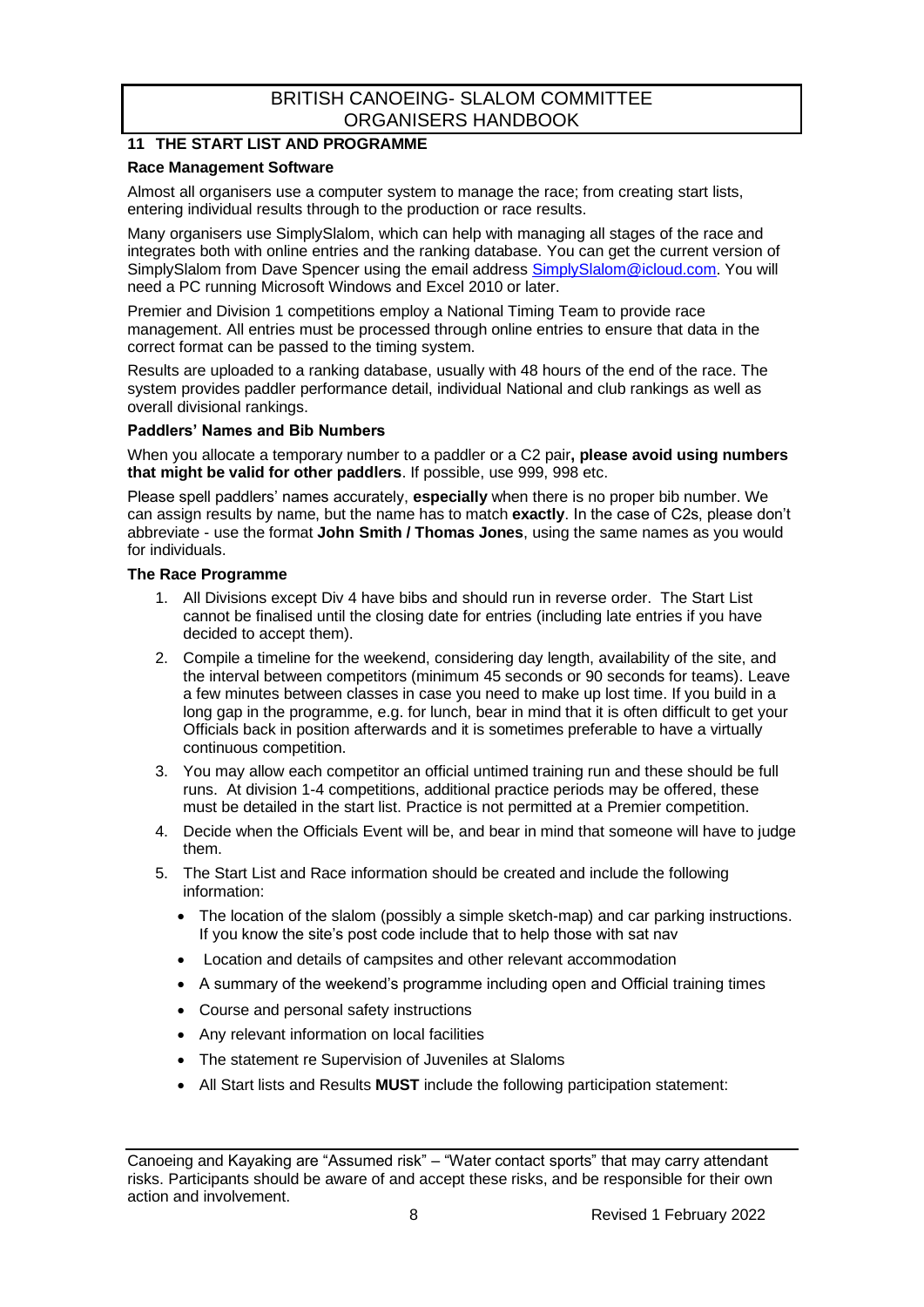*"Canoeing and Kayaking are "Assumed risk" – "Water contact sports" that may carry attendant risks. Participants should be aware of and accept these risks, and be responsible for their own action and involvement".*

- A list of the prizes which are to be awarded and ideally who is presenting them.
- For each team or individual competitor, the Start List should include the number, name, club and start time for both timed runs. For Premier events the time of Demo runs should be shown and for other divisions the Official practice time for each individual.
- The names of sponsors and any landowners, angling clubs or Official Bodies who have made your competition possible.
- 6. Compile a list of useful addresses and locations such as the nearest doctor, local hospital, garage, petrol station etc. and have it available at your information desk.
- 7. Send an electronic copy of the Start List to [nick.penfold@canoeslalom.co.uk](mailto:nick.penfold@canoeslalom.co.uk) for publication on [www.canoeslalom.co.uk](http://www.canoeslalom.co.uk/).
- 8. Email one copy of the Start List to [results@canoeslalom.co.uk](mailto:results@canoeslalom.co.uk) this address will relay it to all Bib Officers and Ranking Compilers who have email.
- 9. Start lists must also be provided for all Jury members and Section Judges, where appropriate. For Premier and Division 1 competitions, start lists must also be sent to the Timing Team in advance as they need to build the database for the race (individual paddlers can be subsequently added or deleted). See Yearbook.
- 10. At this stage the Organiser should consider a final meeting of key volunteers and as many other helpers as possible to ensure that nothing has been forgotten and that all the equipment is ready to be used.

#### <span id="page-8-0"></span>**12 INSURANCE**

- 1. The requirement for all competitors to be BC members (even if only day members) ensures that they are insurance against third party liability claims,
- 2. Competitors in Divisions 3 to Premier have to prove membership when they apply for their Official Bib. If they arrive at a competition without their bib or their valid membership card, they must purchase full membership prior to competing – Rule 1.1.1 (page 50).
- 3. Competitors in Division 4 must be able to prove that they have insurance, either through Full Membership or by being a Registered Club Youth Member/Club Associate Member. If insurance cannot be demonstrated, then the paddler MUST purchase day membership. Membership of a club does NOT fulfil this requirement.
- 4. Clubs affiliated to BC are covered against third party claims. However, your officials have a legal, moral, and practical duty to the general public and other members of the BC, and should behave in a responsible manner. If you include a disclaimer in your start list to the effect that competitors take part at their own risk, you should note that if you or your club members are negligent as regards matters of safety you may still be liable to prosecution. Therefore, you should liaise carefully with your Safety Officer as regards the safety of your site. Should a claim arise, you must consult BC immediately for guidance.
- 5. If any Land Owners or other parties insist on seeing the Insurance details, these are on the National Association websites and included in the Slalom Organiser Pack.

Canoeing and Kayaking are "Assumed risk" – "Water contact sports" that may carry attendant risks. Participants should be aware of and accept these risks, and be responsible for their own action and involvement.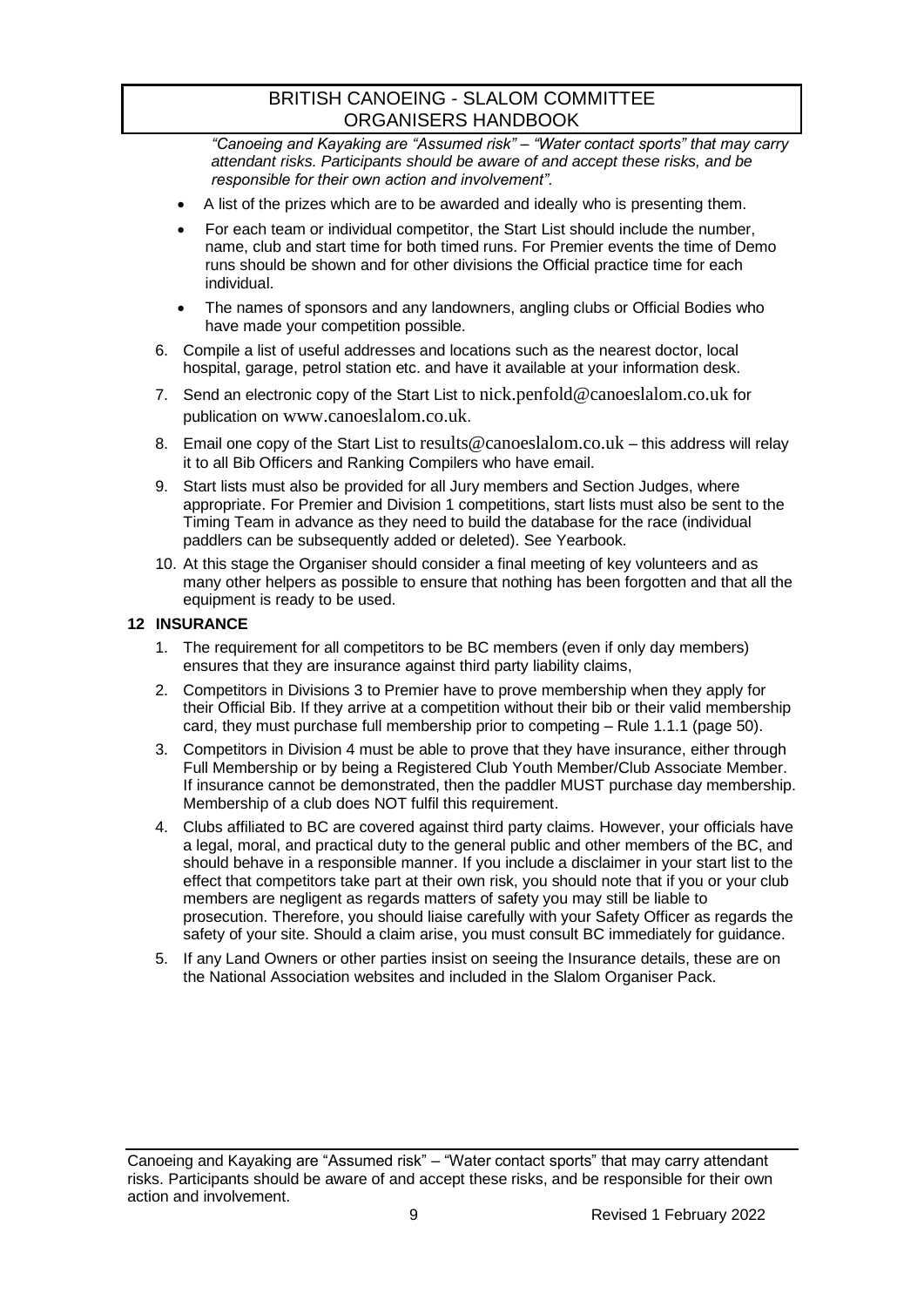## <span id="page-9-0"></span>**13 THE COMPETITION- ("COMPETITION DAYS")**

Competitions are normally run over one or two days, but your team of helpers will have to start work on site well in advance.

Someone will need to collect the timing gear if you are hiring from BC (probably from a slalom the weekend before). Your Communications Officer should check all the headsets, wires and timer immediately. If there are any problems do not ignore them - more slaloms have difficulties with faulty communications than any other cause. The problems are usually minor but you may not have the time to find them during the competition. Contact the Maintenance Officer (see the Slalom Yearbook). Something can usually be done to repair unserviceable items at short notice. Any faults that develop during the competition must be reported immediately after the competition to the Maintenance Officer – please do not pass on faulty equipment to the next Organiser.

Time is too short to organise major items on Saturday morning, even if competition does not usually start until midday. The course must be erected, and the campsite and Administration Centre open and staffed by Friday evening. If sufficient people cannot have Friday off work you ought to consider erecting the course on Thursday evening (excepting Premier and Division 1 competitions where the gates may not be positioned until Friday afternoon). If the course is erected on Thursday evening, it is advisable for someone to stay on site overnight to deter vandals. With organised teams and a course plan plus all the equipment to hand this will not take long. The course designer should have already marked and numbered trees and anchorage points for the gate lines with tags or tape.

The jobs which need doing on Friday (or before) are:

- 1. Course erection
- 2. Signposting. These should be erected on Friday, and unfortunately will need to be checked to ensure that they have not disappeared overnight.
- 3. Establish the Slalom Control and Information Desk and appropriate space for scoring and timing. Display a notice showing opening hours, the Start List, any special instructions, the names of the Jury and first-aiders, together with any other relevant notices supplied in the Organisers Pack.
- 4. Locate the judging positions with signs
- 5. Lay the communications lines. Consider laying a separate back-up line down the course with suitably placed junctions so that if a line fails during the competition it is fairly easy to by-pass the fault and plug the officials into the new line. All cables should be tied up in trees well out of the way of vehicles and canoe-carrying competitors. Long spans of cable should be supported by carrying lines. Wires should not be laid on the river bank where they can be trodden on, nor in the water. All junctions should be marked with tape, numbered and noted on the wiring plan, for ease of identification in the event of failure.
- 6. Lay the wiring and erect the P.A. system.
- 7. Establish the campsite. The Site Steward must have personnel on duty throughout Friday evening and Saturday to collect campsite fees and issue tent/caravan tags. The alternative is to go round early on Sunday morning to catch campers for fees, this is not popular (but is effective).
- 8. Ensure litter bins / sacks are available and areas kept tidy.
- 9. Check that on-site toilets are functioning and that drinking water is available.
- 10. Establish the First Aid location and staff it with qualified personnel.
- 11. Double check your safety provisions.
- 12. As soon as they arrive, ensure that the Chief Official is given a Slalom Report Form. These are sent in the Organiser's Pack.
- On Saturday morning:
	- 1. The Course Approval Committee must approve the course before Official Practice begins
	- 2. All the electronic systems must be checked and the course adjusted.

Canoeing and Kayaking are "Assumed risk" – "Water contact sports" that may carry attendant risks. Participants should be aware of and accept these risks, and be responsible for their own action and involvement.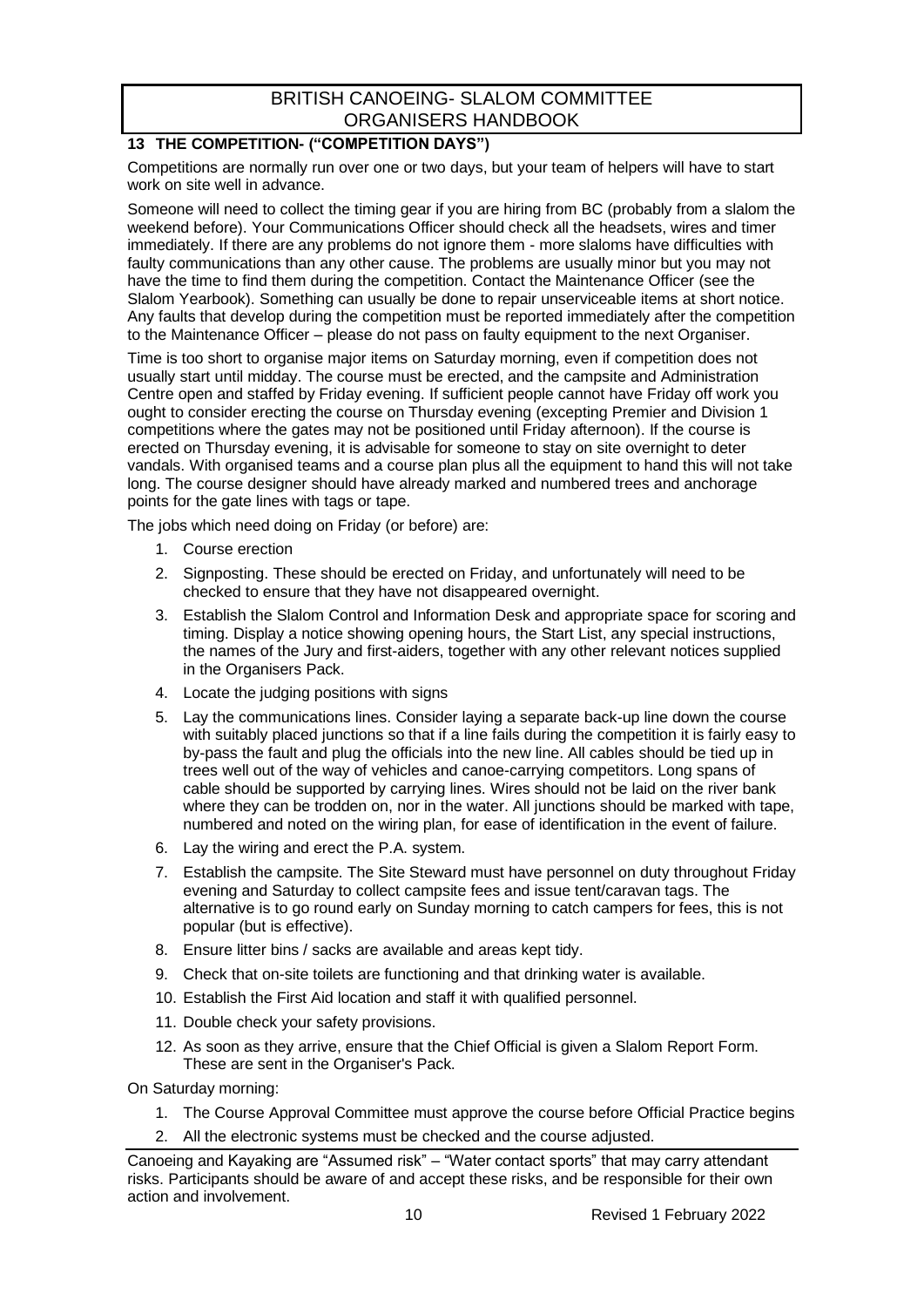The jobs of the various Officials during the weekend are summarised in the "DURING" sections of the Key Personnel Notes in Appendices A1 to A7.

## <span id="page-10-0"></span>**14 THE PRIZE CEREMONY**

This should be the climax of the competition, not the anti-climax, especially if a local dignitary or sponsor is making the presentations. Since competitors often have long journeys to make on Sunday evening the Prize Ceremony must be held as soon as possible after the end of the official protest time. This is 15 minutes after the last result is displayed, so you should be able to present prizes about 30 minutes after the end of the competition. **It is not acceptable to clear the site before prize giving.**

Have a prepared list of prizes ready to write the winners names down - to save time and avoid forgetting any. A similar list should be made of those to thank, for the same reason.

Sometimes competitors who have won events run on Saturday ask for their prizes before the official ceremony. Why not have a separate prize giving on Saturday evening to avoid this problem?

Arrange a Presenter (sponsor/celebrity) and a Commentator to maintain flow and interest. Don't forget acknowledgements.

You must give out promotion certificates and Bib Application/Registration forms (supplied in the appropriate Organisers' packages) to all promotees at Division 4 competitions. These can be prepared at any stage after entries for the competition have been closed. \* **Do not use old forms, as names, addresses, and postage rates are subject to change.**

 NB Except for promotion by comparisons listed in **rule 6.6.3.a (page 69)**, ANY class must have 3 starters for promotions to occur.

Canoeing and Kayaking are "Assumed risk" – "Water contact sports" that may carry attendant risks. Participants should be aware of and accept these risks, and be responsible for their own action and involvement.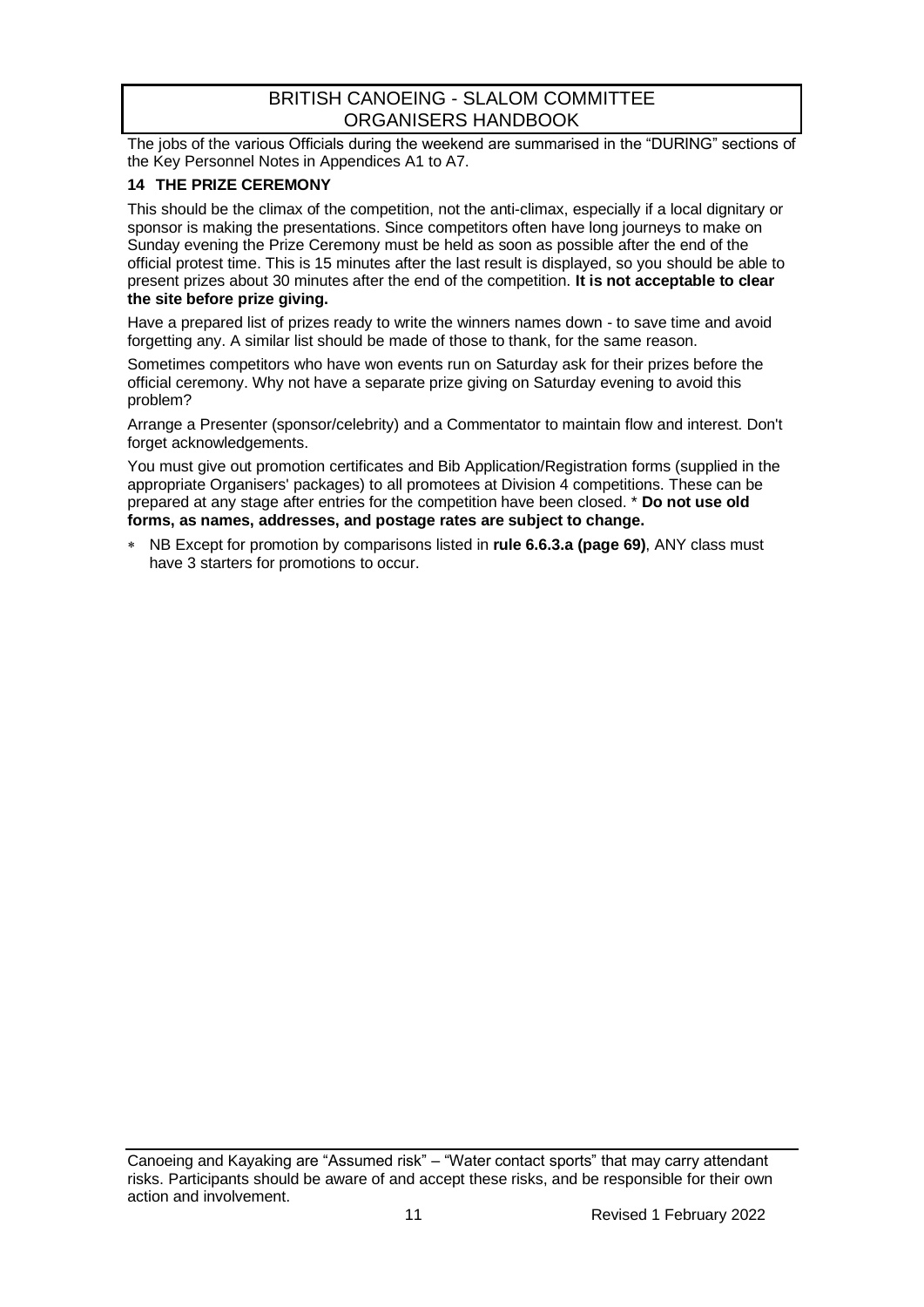## <span id="page-11-0"></span>**15 CLEARING THE SITE**

After prize giving the site must be cleared. The Organiser must ensure that they have all the Slalom Cards and associated paper work.

Each Official should be responsible for the collection of their equipment and its removal from site. Both the slalom venue and campsite must be inspected and cleared of all rubbish and equipment including notices and bits of string and tape in trees and on posts. Have hammer, nails and wood available to repair broken gates or fences. You may wish to come back next year.

## <span id="page-11-1"></span>**16 POST SLALOM ADMINISTRATION – ("AFTER")**

#### **Sending Results**

We use results on the website in two ways:

We publish a "printable" PDF version on the websit[e www.canoeslalom.co.uk.](http://www.canoeslalom.co.uk/)

We upload results for all Prem, Div 1, Div 2 and Div 3 events to the ranking database.

The Competition is over and everyone is tempted to relax, but there are still some very important tasks to complete.

Although you will be tired after the weekend you must get on with the publication of the results to meet the deadline. You must send off the results *WITHIN THREE DAYS* of the competition. This is crucial to enable ranking lists to be accurate and up to date and to reflect promotions in time for following competitions.

- a) ON THE DAY Check the results to establish final scores and positions. Bear in mind that you cannot alter places or points once the competition is over and everyone has gone home.
- b) READ THE YEARBOOK and calculate points in accordance with the CURRENT rules for each class where appropriate. The timing team will do this for you for Prem and Div 1 competitions.
- c) The results must show position, name, age category, club, 1st and 2nd runs with times and penalties shown separately and totals, best run total and points for each competitor. Send a copy of the results to:
	- The Ranking Status Officer, [nick.penfold@canoeslalom.co.uk.](mailto:nick.penfold@canoeslalom.co.uk) Ideally, please send PDF and CSV versions: the format for the CSV file may be obtained from the Ranking Status Officer or output directly from Simply Slalom. If all this sounds too techy for you, simply send the SimplySlalom or other Excel spreadsheet.
	- The Bib Officers and Ranking Compilers by attaching them to one email addressed to [results@canoeslalom.co.uk.](mailto:results@canoeslalom.co.uk)
	- The Slalom Committee Treasurer.
	- For Competitions in Scotland, the SCA Slalom Committee Treasurer.
- d) Send a copy of the results together with thank-you letters to the local landowners and sponsors, or better still, call and visit them to ensure they were happy with the Competition.
- e) Entry cards should be destroyed once your results have been compiled and checked. Cards or other paperwork containing personal information must be shredded or otherwise made illegible before disposal.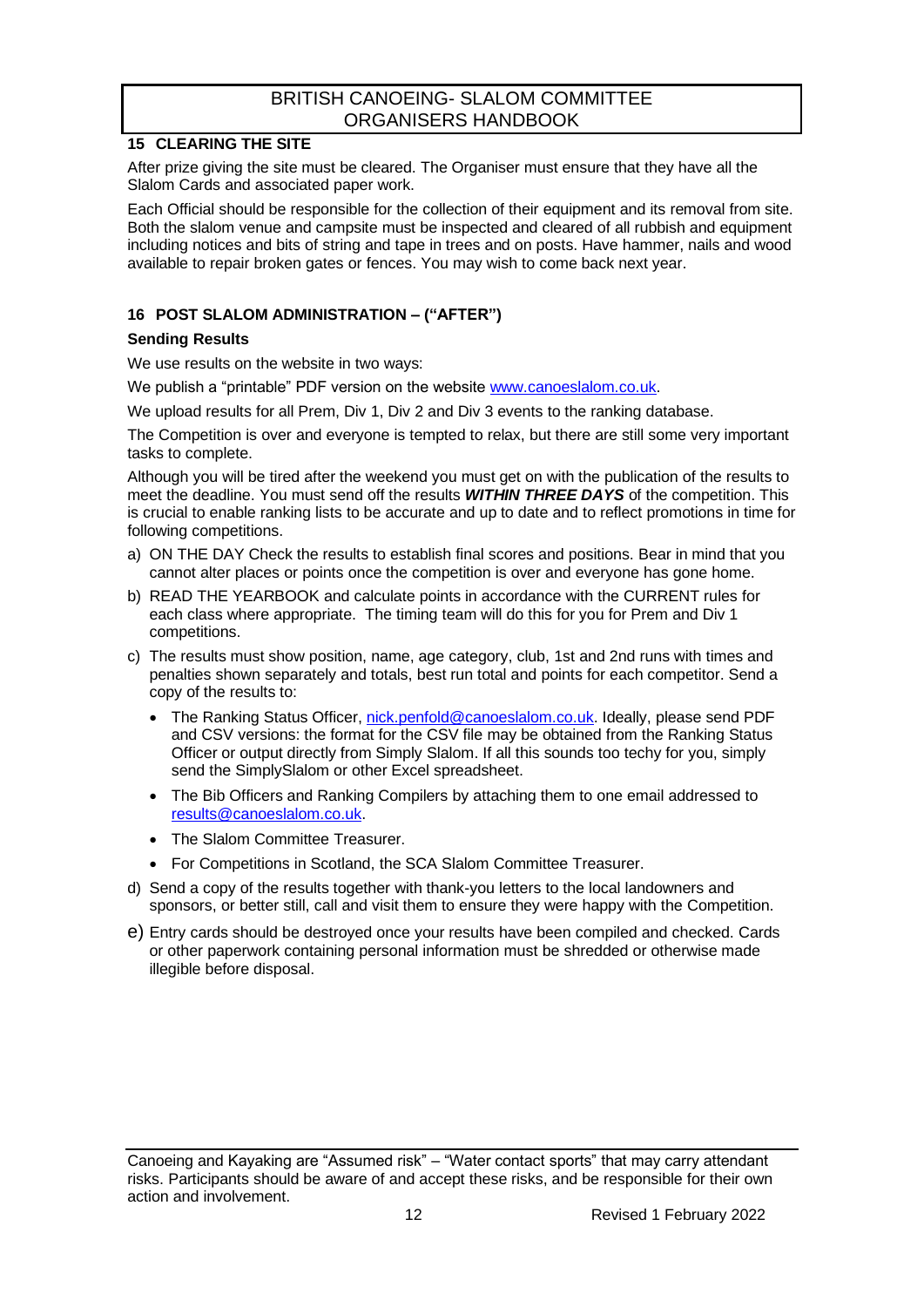Within 15 days of the competition Administration Fees must be calculated and summary sheet(s) completed. Failure to do so may incur a penalty of £5 per week.

**England & Wales:** A copy of the results together with the summary sheet(s), and a cheque payable to the BC Slalom Committee must be sent to the Slalom Treasurer. Subsequently the Slalom Treasurer will send the CW Slalom Treasurer the appropriate CW levy for competitions run in Wales by Welsh Clubs

**Scotland:** See the SCA Summary sheets in the Organisers Pack for the latest methods of payment.

For Division One and Premier Competitions only, the Judging / Timing fees must be sent with the administration fees.

g) Membership forms/cheques must be sent to the BC Headquarters, (or to the appropriate National Association) immediately by 1st class post.

h) If the Chief Official does not do so, a copy of the Jury report must be sent to Competitions Coordinator.

i) Any other comments (good or bad) should be sent to the Slalom Committee or passed to the Jury if during the competition.

j) Any access matters should be reported to BC HQ (or relevant National Association), and copied to the Slalom Committee. Access matters include sites for sale or lease, landowner problems, water authority or angling objections. Liaison with the local Access Officer may also be helpful.

Having paid all the bills, compile a simple set of accounts showing receipts and expenditure and profit or loss. This statement will be required by your club treasurer and can be called for by the Slalom Committee.

If you have arranged with your local paper or radio station to let them have the results, ensure that you send them on Sunday evening. The Media are only interested in news - not what happened the day before yesterday. Send a copy of the results and a brief report of your competition to the various canoeing magazines. Paddlers like to read about competitions they have been to.

Each Official should check all his equipment and paperwork and repair or replace as necessary.

It is a good idea for the club to review the competition to discuss any problems which have arisen and to plan ways of making next year's competition even better.

A successful slalom does not just consist of two days of competition. It needs several months of careful planning and is not complete until the results are posted and the last piece of equipment is serviced and put away.

Slaloms are run for the benefit of paddlers, though they can be very satisfying and rewarding for the organising club. Do not forget that you are running a sporting competition and most people compete for the fun of it as well as for the personal challenge. Make your competition friendly and professional so that canoeists want to come back next year.

#### <span id="page-12-0"></span>**17 CANCELLATION**

In the event of cancellation, the organiser MUST:

Notify all entrants by contacting using their details where available and representatives of clubs as recorded by entrants. Also put it on the slalom website by notifying Nick Penfold – email [nick.penfold@canoeslalom.co.uk](mailto:nick.penfold@canoeslalom.co.uk)

Further information on cancellation can be found in the current Slalom Yearbook **(Rule 19.6 page 97).**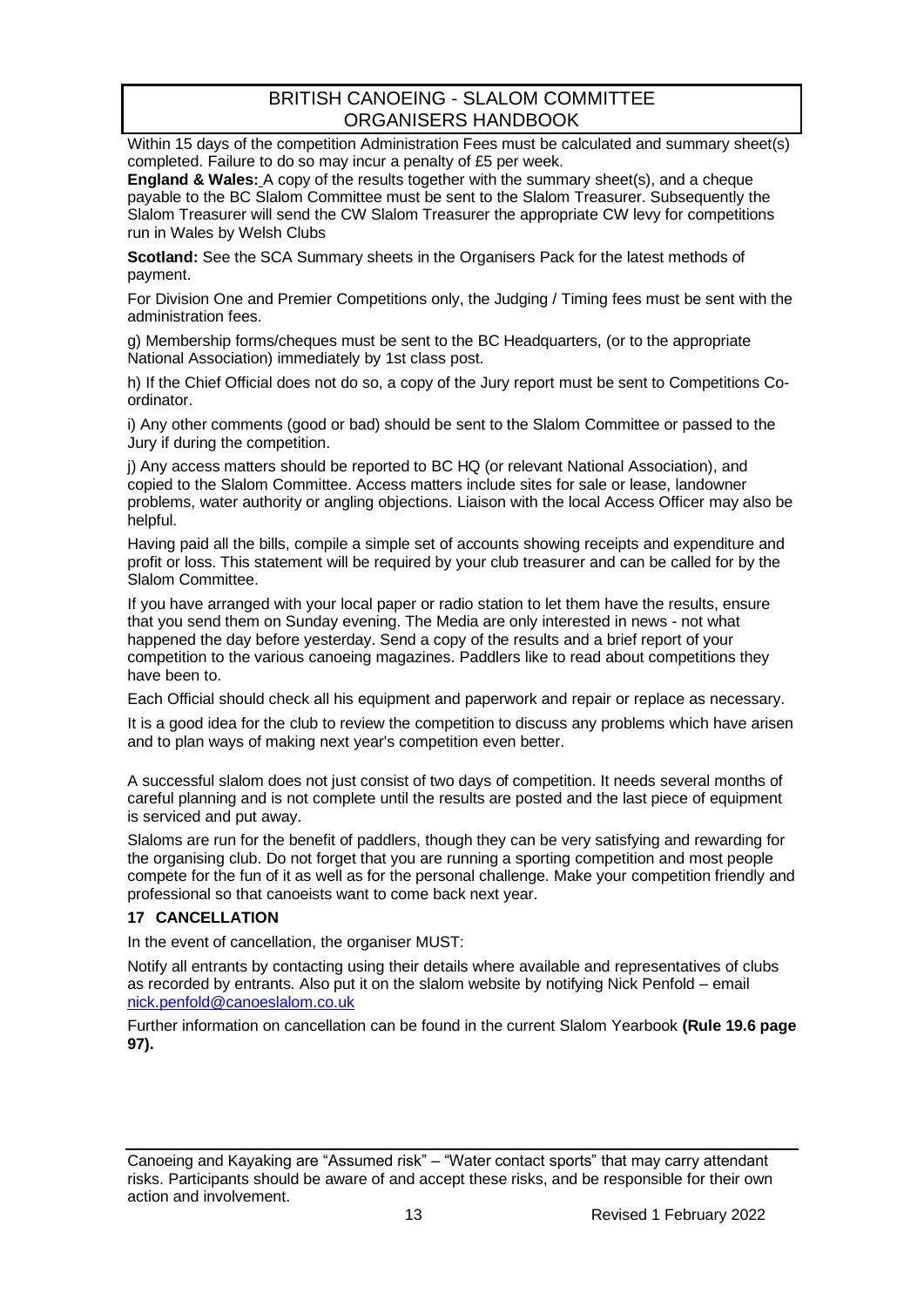## <span id="page-13-0"></span>**APPENDIX A-1 THE ORGANISER**

#### *PREPARATION*

- a) Identify and get commitment from the volunteers you will need to run the competition.
- b) Produce a risk management and safety plan for the competition and forward this for approval to the relevant BC Slalom Committee member by December 15<sup>th</sup> in the year preceding your competition.
- c) Establish a budget and source of pre-competition income.
- d) Well before the competition confirm the access with all individuals and Authorities for the site, campsite/caravan site, parking facilities, etc.
- e) Contact local police, nearby shops, public houses, local residents and local angling clubs and explain what is going on, how many canoeists may be involved and what will be happening at the slalom.
- f) In advance of the competition weekend appoint a Chief Official. At Championship, Premier and Div. 1 competitions the Chief Official will be appointed by the Slalom Committee. He/she cannot be a member of the organising club. The Chief Official will nominate a second member of the Jury and the club must find a third. Your nominee must not be involved in any other way in running the competition - he/she will have enough to do as a member of the Jury.
- g) Ensure that entries are properly received, documented and collated into Start lists.
- h) Create where needed a plan and schedule for practice runs. You will need to provide a starter for these even if the national timing team is covering the race itself.
- i) Organise prizes for the competition. The size of the entry to each event will determine the number of prizes that you need to award – **Rule 19.8 page 100** contains the details. The prizes should be engraved with the name of the slalom, position and category. If you omit the year and the prize is not awarded it can be used in the future. Try to be original with your prizes, perhaps the local craft shop has something appropriate. Remember that winners want to feel proud of their trophy and perhaps display at home.

#### *COMPETITION DAY*

- a) At a well planned competition where everything that can be done in advance has been, the Organiser will still be needed to co-ordinate, solve problems and direct resources if something goes wrong.
- b) In the event that the National timing team is involved they will need you to provide electronic files of entries (at the very latest the evening before) and assist in ongoing competitor management through the competition.
- c) An additional task for the Organiser is to ensure that promotion certificates are completed for all promotees and given out at the prize giving ceremony.
- d) Support the jury in delivering any requirements for course change and be the interface for any issues they may have.
- e) Accept protests and pass these on to the Chief Official. Collect the protest fees, forwarding the fees from rejected protests to the slalom treasurer or refunding those from upheld protests.

Canoeing and Kayaking are "Assumed risk" – "Water contact sports" that may carry attendant risks. Participants should be aware of and accept these risks, and be responsible for their own action and involvement.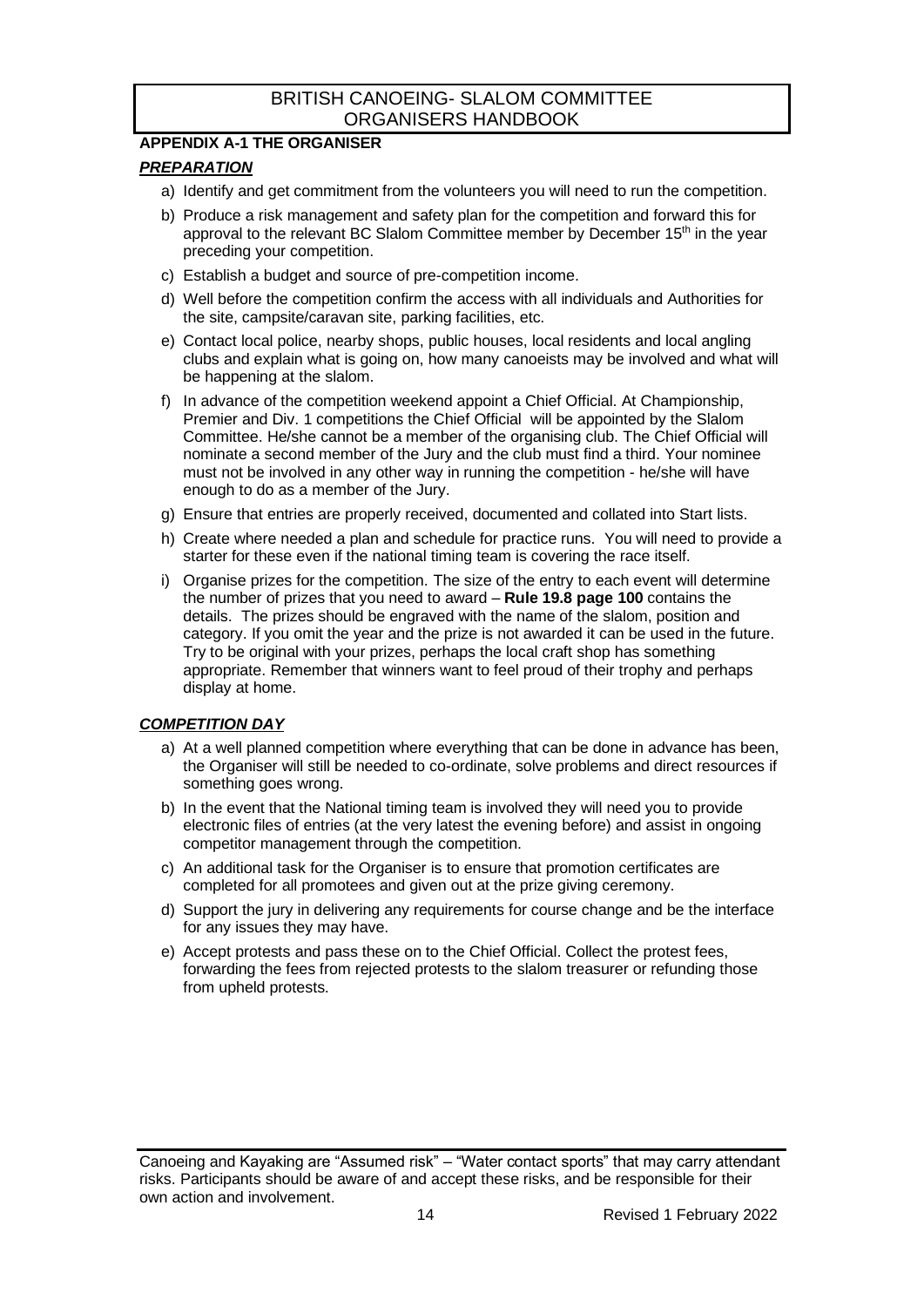## *AFTER*

Check that post-competition administration is being carried out:

- a) Site clearance and any necessary repairs
- b) Results and Administration Fees within *Fifteen days* (See Section 14).
- c) Reports to Press & canoeing magazines
- d) Equipment check and storage
- e) Thank-you letters
- f) Post Competition meeting as required with club
- g) Prepare final accounts
- h) Incident/Accident form completion for any incidents to report; one copy to the Slalom Safety Officer, one Copy to BC and retain one copy for your records.

Canoeing and Kayaking are "Assumed risk" – "Water contact sports" that may carry attendant risks. Participants should be aware of and accept these risks, and be responsible for their own action and involvement.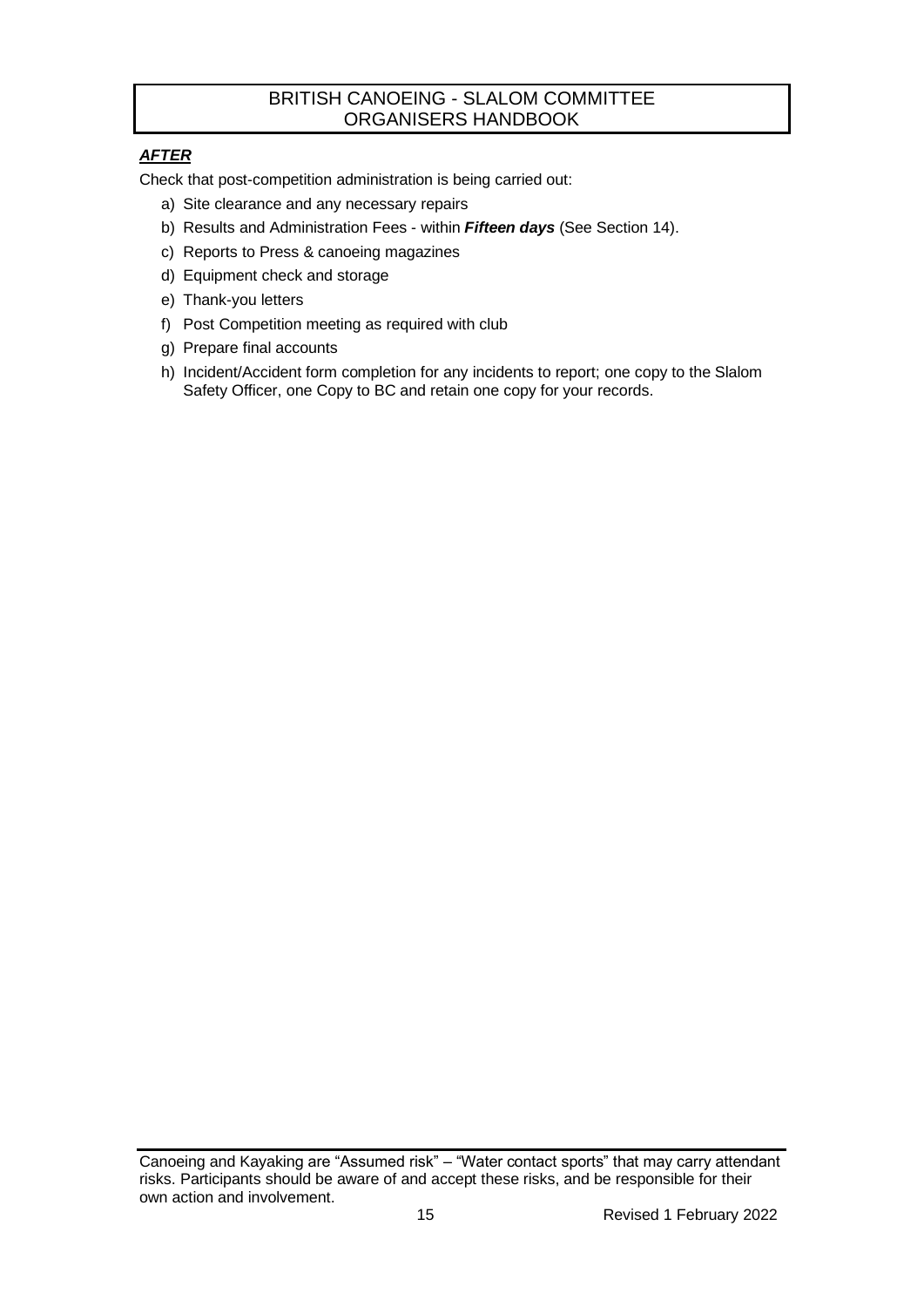## <span id="page-15-0"></span>**APPENDIX A-2 SITE MANAGEMENT**

#### *PREPARATION*

The Site will need a team of people to deal with the various jobs required to get up and running and maintenance throughout the competition. You should approach helpers early and involve them with the planning. It may be worth considering using local scouts, guides or cadets - for a small donation to their funds.

- a) Discuss with the Organiser and Chief of Scoring the layout of the slalom site. Try to achieve a reasonable flow of competitors from the site from campsite or car park up to start, down the course to finish and on to the results display. You will probably be limited as far as the location of the car park is concerned but careful location of the Admin. Office and Scoring Office (they do not need to be in the same place) can save a lot of bottlenecks and problems. There must be plenty of room to leave canoes where they do not interfere with the free passage of competitors and spectators, and space to move around the results display. Decide on the location of trade stands. Canoe equipment suppliers will often provide a small prize in lieu of a fee.
- b) If there are no permanent toilets on site, arrange for portable toilets or toilet tents, chemical toilets and the fluid and paper for them. You may also need digging equipment for the disposal of the waste. It is a good idea to site one set of toilets (ladies and gents) near the start. Others can be sited more centrally or on the campsite if it is adjacent to the slalom site. Even with permanent toilets on site, cleaning materials and toilet paper will be needed, and they should be checked at regular intervals.
- c) At some sites car parking can be a real problem, so give it some thought. You may be able to liaise with the local police and they may be able to lend parking cones (a deposit may be required). At this stage, decide who is going to help as car park stewards. They may also double up as campsite and site maintenance officials but is an important job, and if the competition is to run smoothly, this area should be their sole responsibility. They will have too much to do to actually help with the technical aspects of the competition.
- d) The ideal campsite is alongside or part of the slalom site, but some are several miles away and have to be run independently. You are under no obligation to provide camping but if you do not competitors should be provided with a list and location of nearby camping and caravan sites. Do not forget to contact these sites before the competition. If you do provide camping facilities remember to arrange for caravans as well as tents. The fees charged should just defray the costs to the Organiser of providing the facilities. It is suggested that you charge an all-in family rate when a competitor arrives with parents and younger brothers and sisters. Your slalom will become popular and you may find that parents are only too willing to give your club some help over the weekend. Arrange for adequate fire fighting equipment, especially for gas stoves, and insist upon putting tents adequate distances apart. Contact your local Fire Prevention Officer for advice.
- e) Lay on water supplies (contact your local water authority for a water bowser if there is no mains water on site).
- f) You will need clear sign posting to indicate the way to your competition. It may be a well known slalom but there will always be new competitors who have not been before. Onsite signs may also be required, and do not forget signboards for spectators which explain canoe slalom.
- g) Provide waste sacks or bins and arrange for the removal of the rubbish at the end of the slalom. The local council may help here.
- h) The sale of refreshments on site can be a very lucrative source of revenue for your club, but check that it does not interfere with the trade of local shops. You will need a suitable tent or caravan and facilities for making hot drinks, cooking hot dogs etc., plus helpers and staff. You must provide hand washing facilities for the helpers. Bulk supplies of food can often be bought at cash and carry warehouses and apart from bread rolls which need to be bought fresh, most items will keep a reasonable length of time or can be sold at cost

Canoeing and Kayaking are "Assumed risk" – "Water contact sports" that may carry attendant risks. Participants should be aware of and accept these risks, and be responsible for their own action and involvement.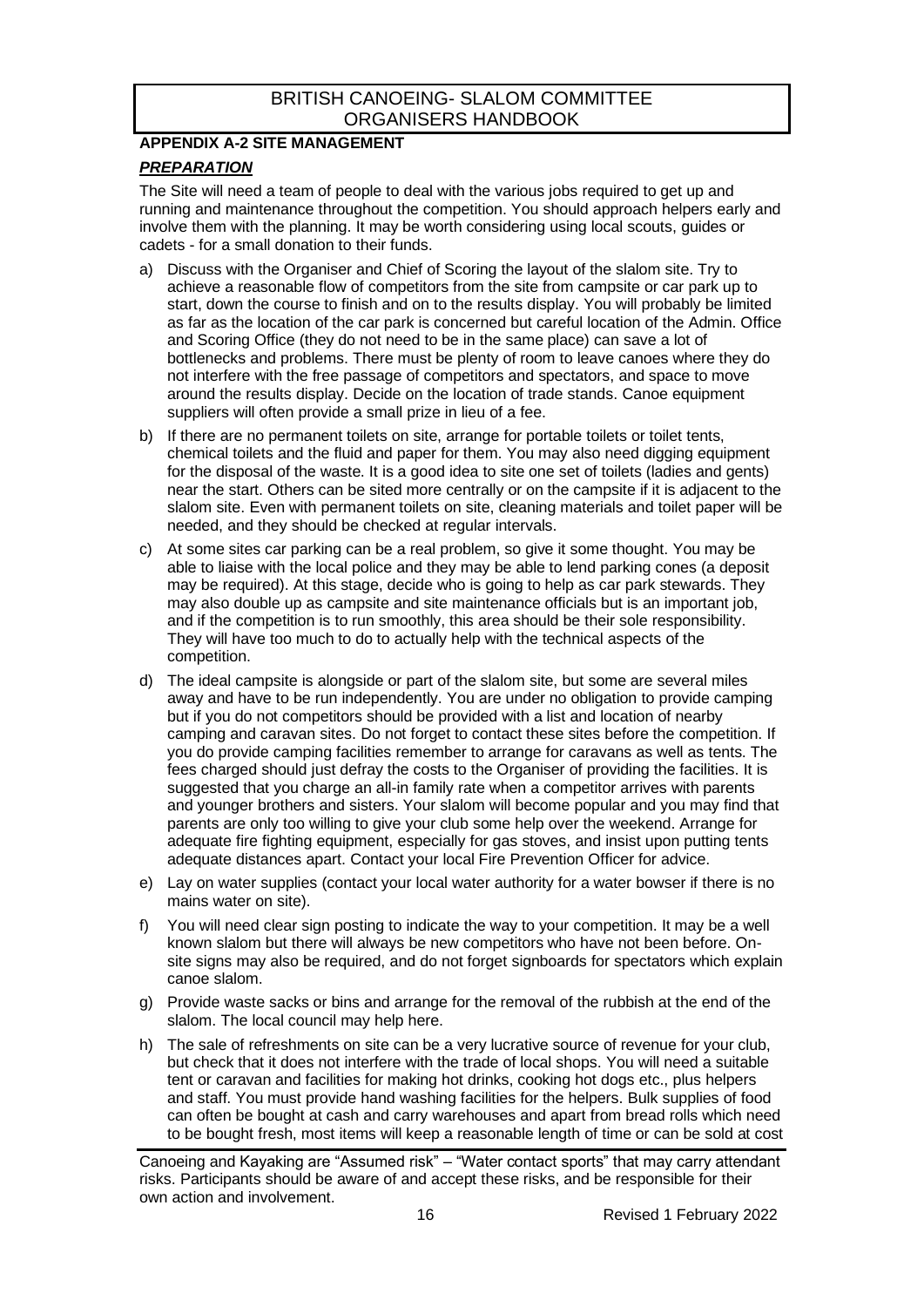to club members if there are any leftovers at the end of the competition. Please ensure all refreshments are stored correctly.

- i) Note, and where needed comply with, the relevant Health and Safety and Catering provision Legislation. You must provide two sinks or wash bowls and you must not wash your hands in the same sink as you wash dishes or food preparation utensils. Notices should comply with allergy legislation requirements.
- j) The FSA has produced some guidance which might help you, which you can see via the link below. If you're still unsure, contact your local authority. In England, environmental health officers can provide advice to community and charitable groups about food quality, hygiene and safety issues. They also deal with consumer complaints about supplied food. [http://www.food.gov.uk/business-industry/caterers/food-hygiene/charity-community](http://www.food.gov.uk/business-industry/caterers/food-hygiene/charity-community-groups)**[groups](http://www.food.gov.uk/business-industry/caterers/food-hygiene/charity-community-groups)**
- k) Provide notice boards, plenty of paper, backing boards, cards, pins, Sellotape and felt tip pens for last minute notices, but write them neatly. Tatty notices will not convey a good impression to competitors or the public. A dry wipe board, or similar, may be used to great effect. There are various notices that must be displayed at all ranking slaloms e.g. Participation Statement, First Aid, Jury members etc as included in the Organiser's pack.

## *COMPETITION DAY*

- a) Maintain both the campsite and slalom site throughout the weekend, ensuring that parking arrangements are working, toilets are operational and maintained at regular intervals, adequate fresh water and fire fighting equipment are available, waste bins and sacks are in place and emptied or removed when necessary and camping fees have been collected.
- b) Set up the refreshments tent/caravan and make sure it is operating satisfactorily.
- c) Ensure that the First Aiders have a tent or suitable shelter
- d) Check that results display has been properly arranged.
- e) Locate trade stands as they arrive.

## *AFTER*

- a) Ensure that the site is completely cleared and any repairs effected.
- b) Return all equipment to hirers or store.
- c) Remember to thank helpers.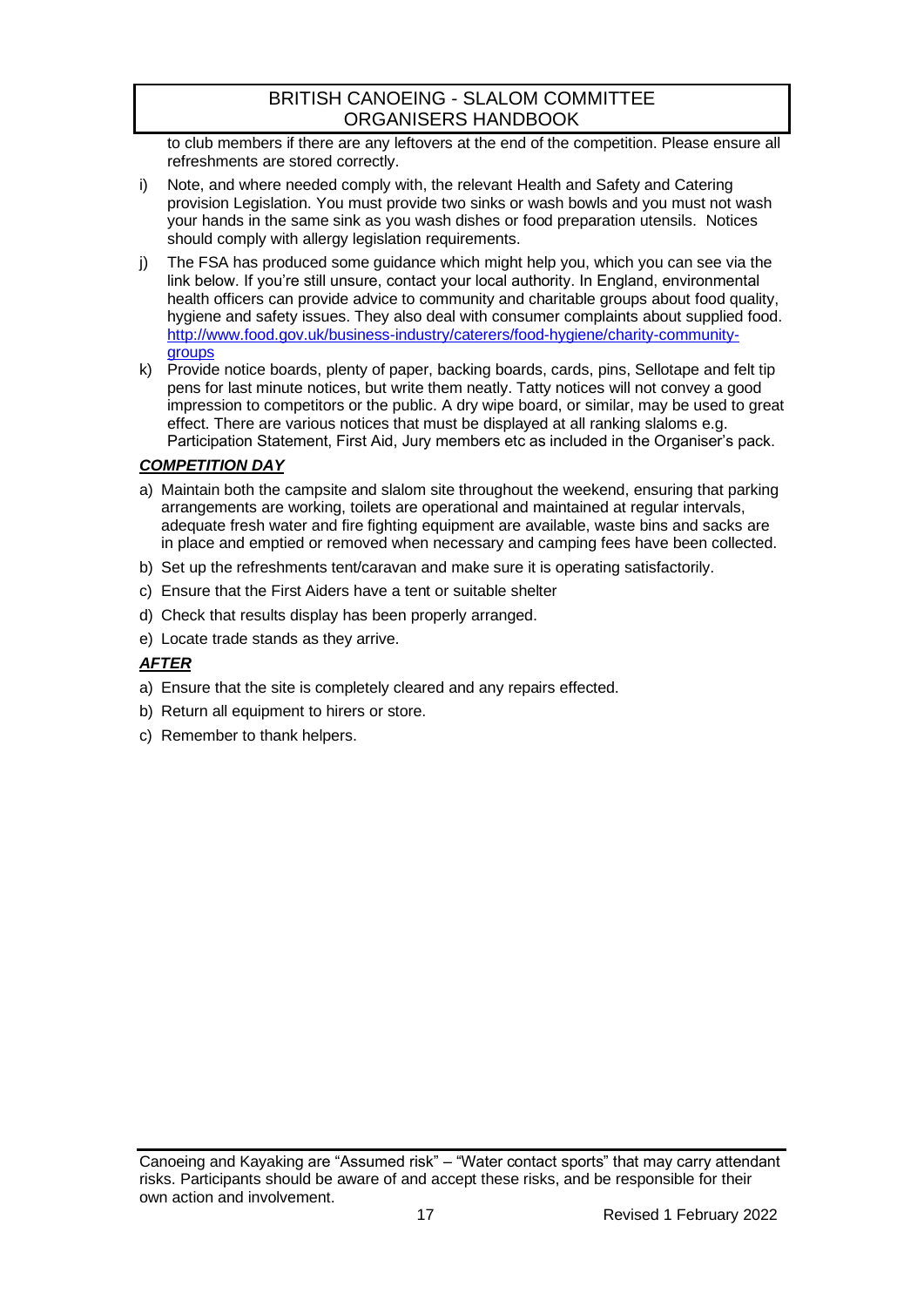## <span id="page-17-0"></span>**APPENDIX A-3 SCORING**

## *PREPARATION*

- a) Decide the location of the scoring office. You will need a large frame tent or caravan and tables and chairs. It should be close to the administration desk but separate from it. Competitors should not have access, and it should be out of bounds to all but the scoring and timing team, the Organiser and the Jury.
- b) You will need a stock of slalom stationery including spare entry cards, pens and pencils, pencil sharpeners, rubbers, paper for notices, Sellotape, felt tip pens, drawing pins, etc. (NB. Result cards must be completed in Biro or Pen so that any alterations may be clearly seen.)
- c) Timing Equipment complete with headsets and wire can be hired from the BC Slalom Committee. Appoint a team of helpers for the scoring office. You will probably need a start and finish clerk, 2 judges' clerks, a collator and runner to post the results, as a minimum. It is not a difficult task and quite young members of the Club can easily be trained. Arrange for relief at set times - no-one can stay in the scoring office all day and produce accurate results. Incidentally female voices are clearer over the headsets.
- d) Provide back-up timing. The simplest and most accurate method is to use synchronised stop-watches at start and finish. Many digital wrist watches have lappause facilities and are perfectly adequate. It is a good idea to keep another two synchronised watches in case someone presses the wrong button. You will also need two clipboards and paper to write down the times. These can be pre-printed sheets.
- e) Decide how you will display the results. Many clubs display the cards in some form of waterproof results board. If you do display cards, will they be secure? Ensure that any personal information cannot be seen and that cards cannot be accessed or lost. Also, keep a separate record of penalties and times before each card leaves the Scoring Office in case of damage.
- f) Choose a computer programme (e.g. Simply Slalom) to help with results. A good programme will produce the Start list and can then be used on the day of the competition to give a print-out in result order and calculate points scored.

## *COMPETITION DAY*

- a) Collect and collate the results.
- b) Display results as soon as possible.
- c) Ensure that Start, Finish and back-up timing are continuously staffed.
- d) Run the competition to time. You must not run ahead of time but can catch up slowly if you are late. If competitors are sent down the course at too close intervals they will overtake each other and you may end up with large numbers of protests and/or reruns. There should be a minimum of 45 seconds between competitors (90 seconds for teams).
- e) Keep the competition running. Be flexible. Even if you lose communications you can use the backup timing and runners to the Judges until repairs are made.
- f) If one or two paddlers are late for their runs use your discretion especially at lower division competitions, and try to fit them into a suitable gap.
- g) Liaise with the Jury over results, transmission errors and protests.

#### *AFTER*

- a) Collect and sort the entry/result cards into class groups. You should check all the cards even if you have used a computer for the results.
- b) Remember to thank all helpers.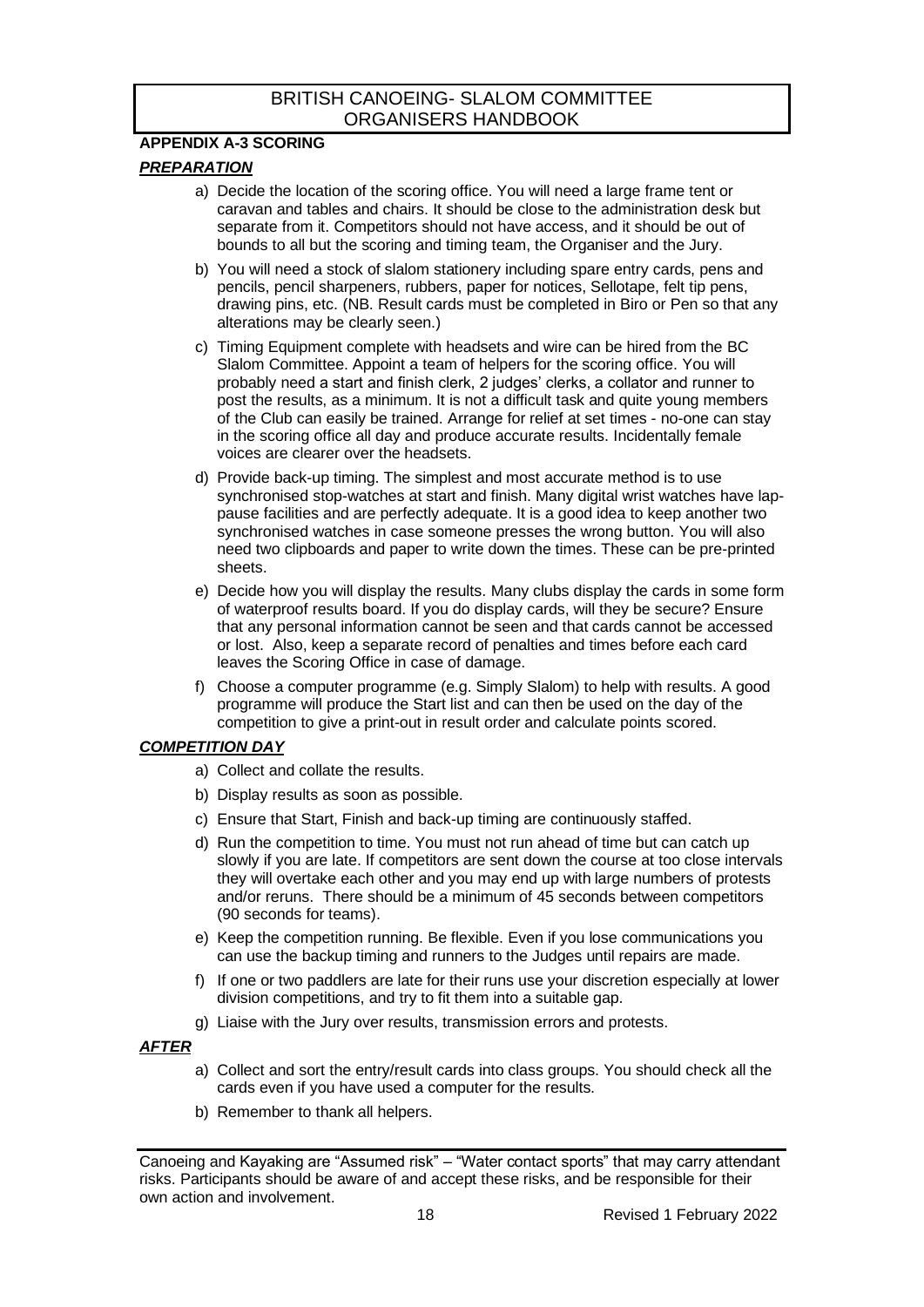## <span id="page-18-0"></span>**APPENDIX A-4 THE COURSE DESIGN AND BUILD**

#### *PREPARATION*

Design, or get an experienced paddler or coach to design, a suitable course for your competition. You will need to consider the following points in your design:

- a) Competence of the paddlers
- b) Remember left handed and right handed C1s and the size of C2s
- c) The judging positions
- d) The length of the course in relation to the timing equipment. e.g. a timer with only four channels will cause delays for you if the course takes longer than 240 secs to paddle
- e) Possibility of congestion at start, finish and part way down the course during practice
- f) Feasibility for the Team Event
- g) Safety and rescue requirements on the course
- h) Possibility of high or low water conditions

Check all equipment for the proposed course plus spares:

- a) Pole lines and gate positioning line can be of polypropylene bailer twine and wound off their own spools as required, but at the end of the slalom you will either have to wind it onto spools or throw it away, as it does not coil well without tangles. Some clubs have a complete set of numbered lines (4 for each gate), each on a separate winder. Provided the course dismantlers know what they are doing the lines can be used over and over again
- b) Number boards will need to be checked and repainted if necessary
- c) You will need 20-38 green/white and 12 or 16 red/white poles depending on the course, a set of number boards 1-25 (or less if you don't use the full 25 gates) and a "T" board if running team events. Have 2 or 3 plain spares, then if you lose a board during the slalom you can replace it and use black tape for the number. You will also need start/finish signs or banners and lines to suspend them from (**these cannot be the first or last gate**). These could be good for carrying the name of your sponsor. Why not attach number boards with cable ties?
- d) Gate hangers should have all the necessary fittings and holes drilled before the slalom. Polypropylene pole lines do not run well through drilled holes. You will need to use wire loops or eyes for them Dog-lead clips can be used to clip the spreader to the gate line very quickly
- e) On some courses you will also need stakes and 'A' frames to attach to gatelines if there are not enough suitable trees. Check with the property owners before you attach lines to buildings and guttering.

Devise a system for erecting the course, with diagrams and written instructions if necessary. A team of three should be able to put up a gate in 10-15 minutes depending on the width of the river, and so long as they know what they are doing. So if you have done your homework, all the gear is ready, you have several copies of the course plan, the anchorage points are marked and you have 12 helpers you should be able to erect a 25 gate course in 2 or 3 hours easily, even allowing for some difficult gates - but you must have planned it all before hand.

See the guide to erecting gate & poles in the Organiser's Pack.

#### *COMPETITION DAY*

a) Check the water conditions first thing on both mornings of the competition and adiust the course.

Canoeing and Kayaking are "Assumed risk" – "Water contact sports" that may carry attendant risks. Participants should be aware of and accept these risks, and be responsible for their own action and involvement.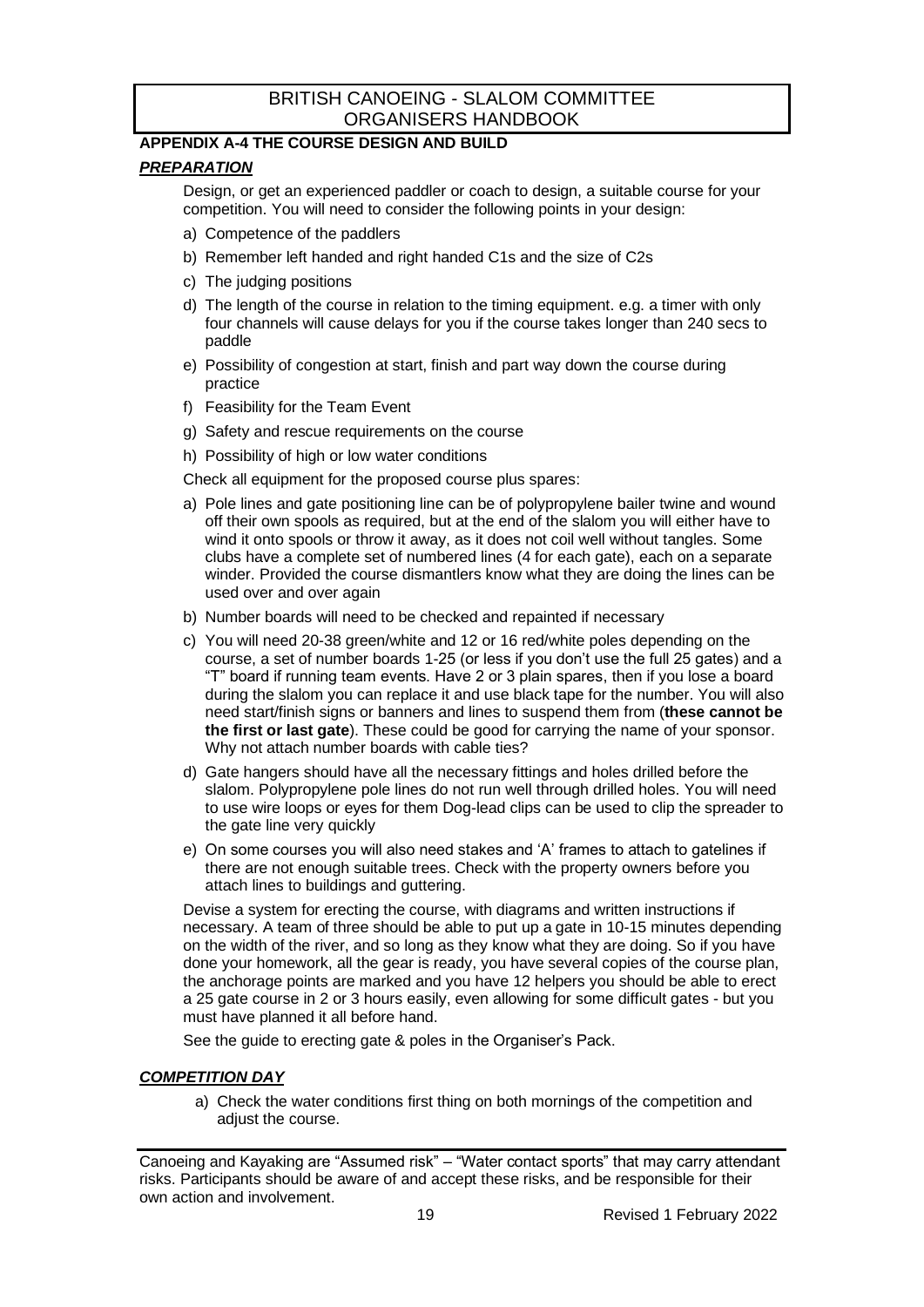- b) Make sure the Course Approval Committee have approved the course.
- c) Provide continuous course maintenance. Judges will report to the Scoring Office if poles are too high or low, so be close by and contact the Chief Official immediately. It is a myth that gates cannot be adjusted during a competition. If the river is dropping then the gates should be lowered at regular intervals so that the course is fair for all competitors. Liaise with the Chief Official over these arrangements. Be prepared (with the Jury) to alter the course in the interests of safety. Have your spare equipment handy if a gate collapses.
- d) Check that the Admin Officer has arranged to supervise practice. Do not allow queue jumping or repetition of gates. i.e. complete runs only. This gives additional safety on the water. Practice is not allowed at Premier Competitions.
- e) Check that the Safety Supervisor is providing rescue at key points on the course while the river is open. Personnel should be in place for Organised Practice as well as competition.
- f) Provide boat and equipment checking (as necessary) with suitable marking arrangements. Take note of the CE crash helmets regulations.

#### *AFTER*

- a) Dismantle the course carefully and do not leave cable ties, lengths of line, or tape trailing around the site or from trees
- b) Check all poles, spreaders, boards etc and arrange if necessary for any repairs before they are stored for the next slalom
- c) Remember to thank all helpers.

Canoeing and Kayaking are "Assumed risk" – "Water contact sports" that may carry attendant risks. Participants should be aware of and accept these risks, and be responsible for their own action and involvement.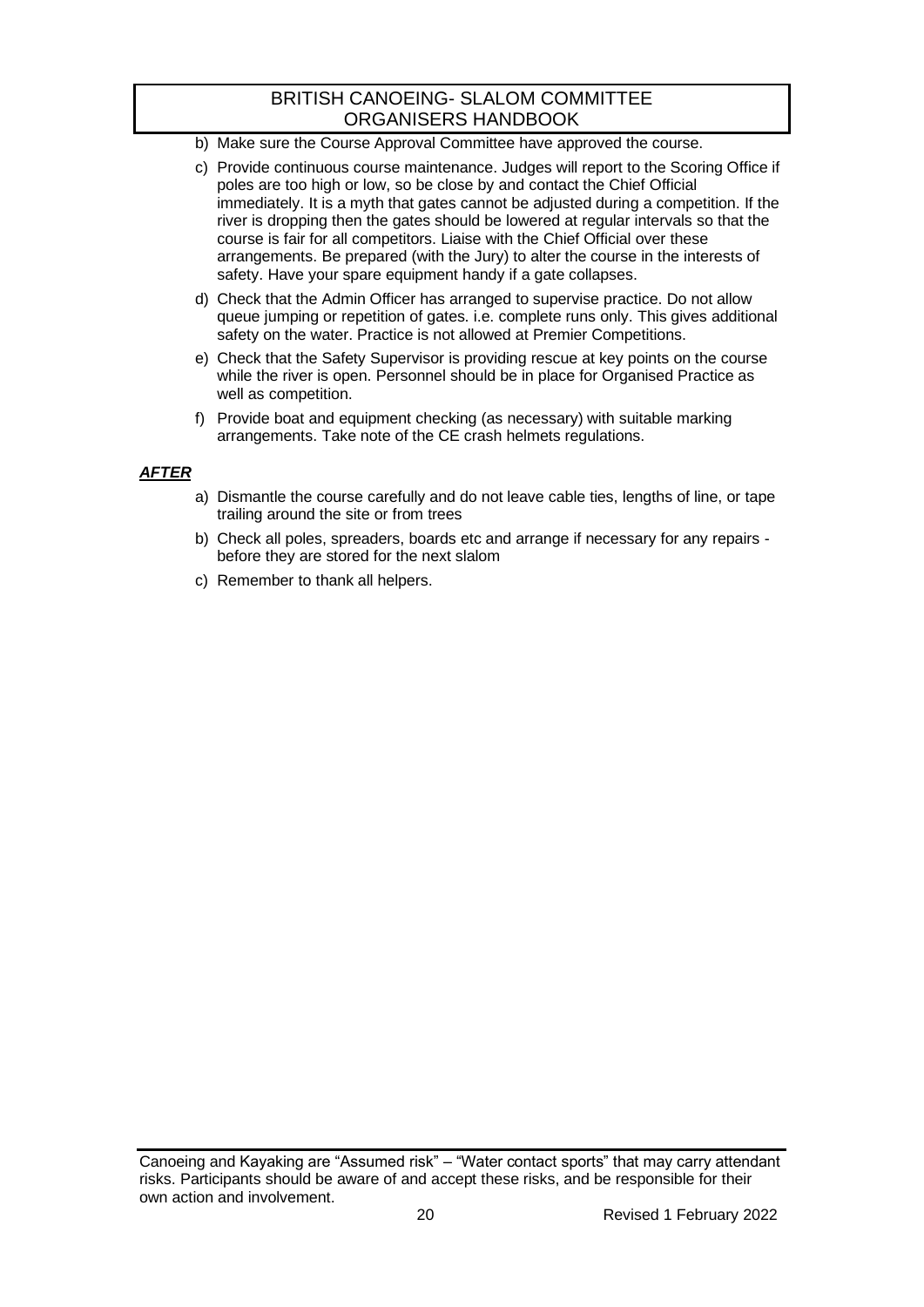## <span id="page-20-0"></span>**APPENDIX A-5 COMMUNICATIONS**

## *PREPARATION*

- a) Arrange to hire the BC gear in plenty of time (beginning of season) if you intend to use it. An application form for the timing gear is included in the organisers pack each year. The BC Slalom Equipment Hiring Officer will tell you where you are collecting it from and who will have it after you. Make a plan of the cables layout for your site and if you are not sure how the equipment plugs together, contact the Maintenance Officer, (full details on canoeslalom.co.uk.) The BC equipment comes complete with telephone headsets. In conjunction with the course designer plan out the run of communications lines. You will need a junction at every judging position.
- b) All reports of faulty equipment should be directed to the nominated person listed on canoeslalom.co.uk. Loss or damage not reported or equipment recovery will be the responsibility of the organising club. Any losses or damage, with the exception of wear and tear, will be charged to the organising club/organisation.
- c) Arrange an adequate maintenance team for the competition.
- d) If you are not using the BC gear you will either need runners to collect the penalties from the judges or another communication system. Radios might be useful for the course erecting team. Radios are available for hire, for further details contact Technical and Timing Co-ordinator
- e) A good slalom must have an effective P.A. system. These can usually be hired quite cheaply. Ideally you need a large number of low powered speakers spread all over the site (rather than one or two very large ones near the slalom control centre) - at start, finish, part way down the course, at the Admin/control centre, on the car park and on the camp site if it is adjacent to the slalom site. This does require large amounts of cable and the manpower to lay it, but it is well worth the trouble and expense.
- f) The starter may need a loud-hailer to call competitors to the start line.
- g) You will need at least two 12 volt batteries for the P.A. and timing equipment and if you cannot recharge them on Saturday night, you will need spares.
- h) Ensure that all electrical equipment is safely installed and that operators have been properly briefed. (See Appendix B).

#### *COMPETITION*

- a) Check all communications and timing wires first thing on both mornings of the competition and secure where necessary.
- b) Provide a continuous maintenance service on the communications.
- c) Be prepared to provide back-up runners if timing or communications fail.
- d) Provide regular checks on electrical safety. Appendix B.

#### *AFTER*

- a) Carefully dismantle all communications equipment and inspect for damage before packing.
- b) If you have been using the BC timing equipment inform the Maintenance Officer and the Organiser of the next slalom of any faulty equipment. Send faulty equipment back for maintenance with a note of the address of the next organiser for its return. Do not pass faulty Equipment on to the next organiser.
- c) Remember to thank all helpers.

Canoeing and Kayaking are "Assumed risk" – "Water contact sports" that may carry attendant risks. Participants should be aware of and accept these risks, and be responsible for their own action and involvement.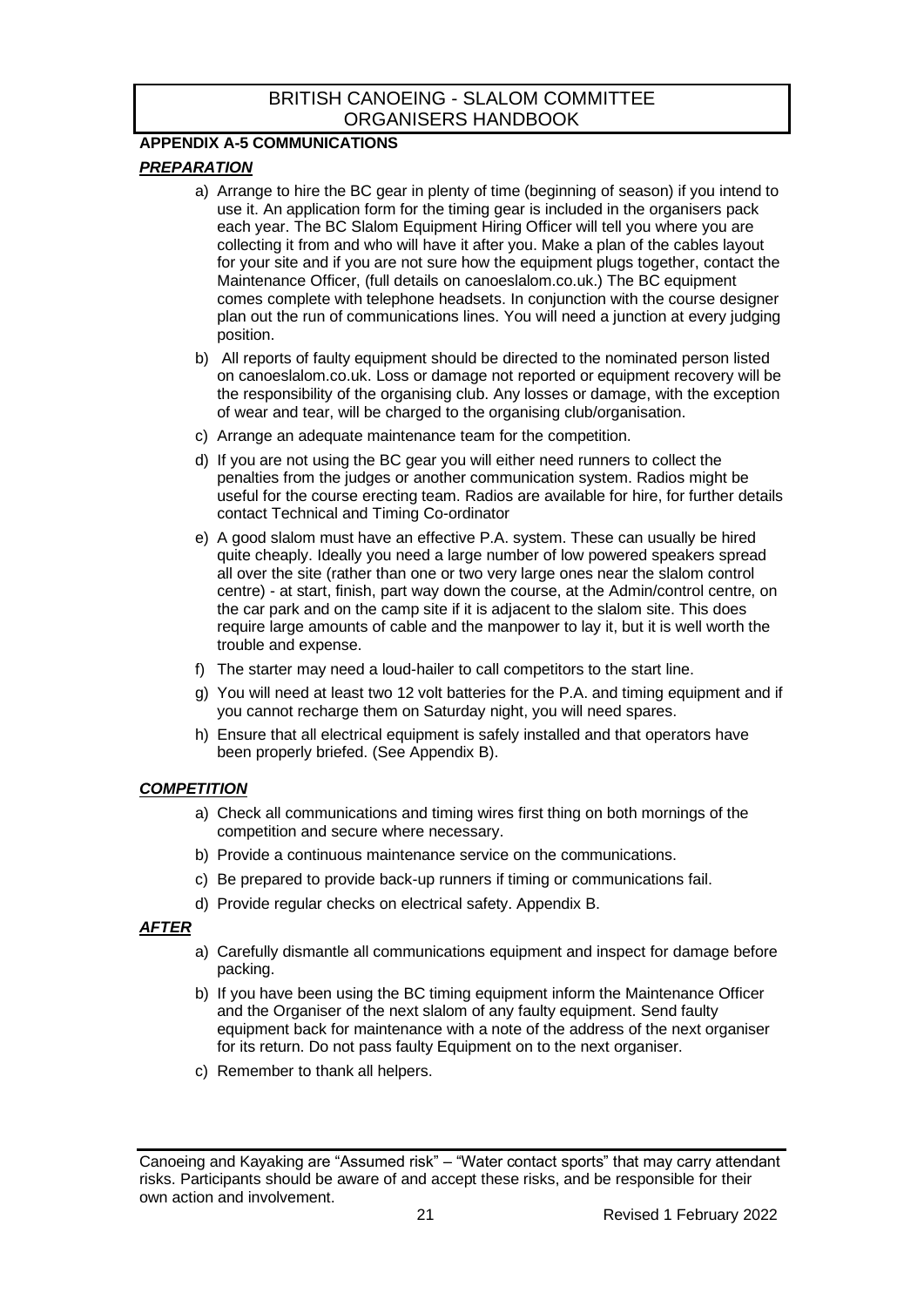#### <span id="page-21-0"></span>**APPENDIX A-6 JUDGING**

## *PREPARATION*

- a) Liaise with the course designer and locate and mark out the judging positions and ascertain how many judges you are likely to need at any one time. DO NOT let your course designer produce a course which is difficult to judge or requires large numbers of judges.
- b) If yours is a Premier or Division 1 competition then Qualified Section Judges will be provided whenever possible. If not, consider using a section judge system for your competition, especially in the critical sections. Two pairs of eyes are better than one, and you may find parents willing to help. The Judging Committee will be pleased to offer advice.
- c) Check that you have enough judging boards with pencil, rubber, whistle attached and a sufficient supply of judging slips. If you can arrange it, it helps the Chief of Scoring and the Jury if first and second runs are on different coloured sheets. A surprisingly large number of judging slips are needed - enough lines entries for all classes, individual and team *x* 2 runs *x* the number of judging positions. If this number is divided by the number of lines on each sheet you have the number of sheets required, but add on 25% to be on the safe side.
- d) Arrange for some sort of protection from the weather for your judges or they may not come back next year. Large fisherman's umbrellas are ideal.
- e) Arrange for regular refreshments to be provided for the judges preferably at their judging positions, but at least at the end of their duty.
- f) Ensure that duty periods are not too long. Lapses of concentration can ruin your competition.

## *COMPETITION DAY*

Complete the judging rota. You will need three judges per section for the team events, and an additional judge for the section that includes the team gate. It is desirable to have two per section for individual runs. Advertise for Section Judges if required.

Post the Judging Rota as early as possible for the Saturday Events and by midafternoon on Saturday at the latest for the following day. Otherwise you may find that you are short of judges early on Sunday morning. Judges should report to the Race Control (not directly to the river bank) 15 minutes before their judging duty. Then they can be checked off as they arrive, given any special instructions and a ticket for a hot drink when they have finished.

At the judges briefing on Saturday morning finalise the availability of the judges as far as possible and instruct them in the following:

- a) Correct completion of the judging slips including the judge's name, class and run number. This greatly assists the Jury and the Scoring Office and is especially necessary where there are several small classes on one sheet with the same numbers e.g. WK1 and WC1 or MXC2
- b) Punctuality
- c) Emphasise any difficult gates to judge and take questions on interpretation
- d) Draw attention to any new rules especially at the beginning of the season
- e) Advise the judges to make simple notes on the reasons for penalties.

Call up all judges half an hour before the competition starts on the PA and then work in conjunction with the Scoring Office to ensure that all positions are staffed throughout the competition.

Have a backup rota of club members for the start of each run, so that tardy judges do not delay the whole competition.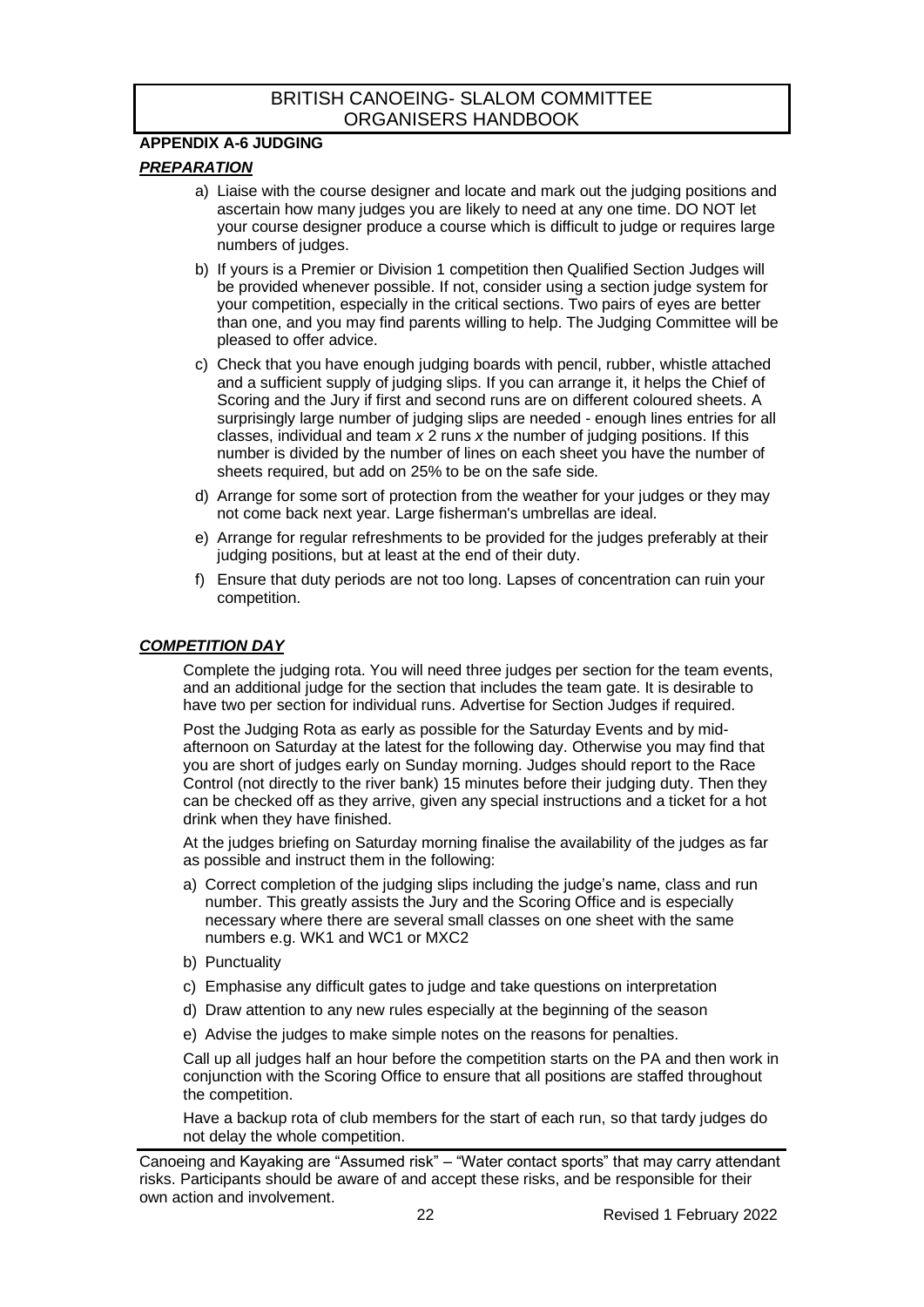Look after your judges. The Competition relies on their efficiency and goodwill. Send tea or coffee round to them or make it available at the end of their duty. Go round and visit them occasionally and make them feel "loved and wanted". This approach works wonders and they will come back next year.

Report unsatisfactory judges to the Organiser and Jury.

Provide wet weather protection as necessary.

Collect all judging slips, collate and hand in to the scoring office.

Make sure the commentator thanks ALL officials and judges at prize-giving.

## *AFTER*

a) Check all boards, clips, pencils etc and return to store.

Canoeing and Kayaking are "Assumed risk" – "Water contact sports" that may carry attendant risks. Participants should be aware of and accept these risks, and be responsible for their own action and involvement.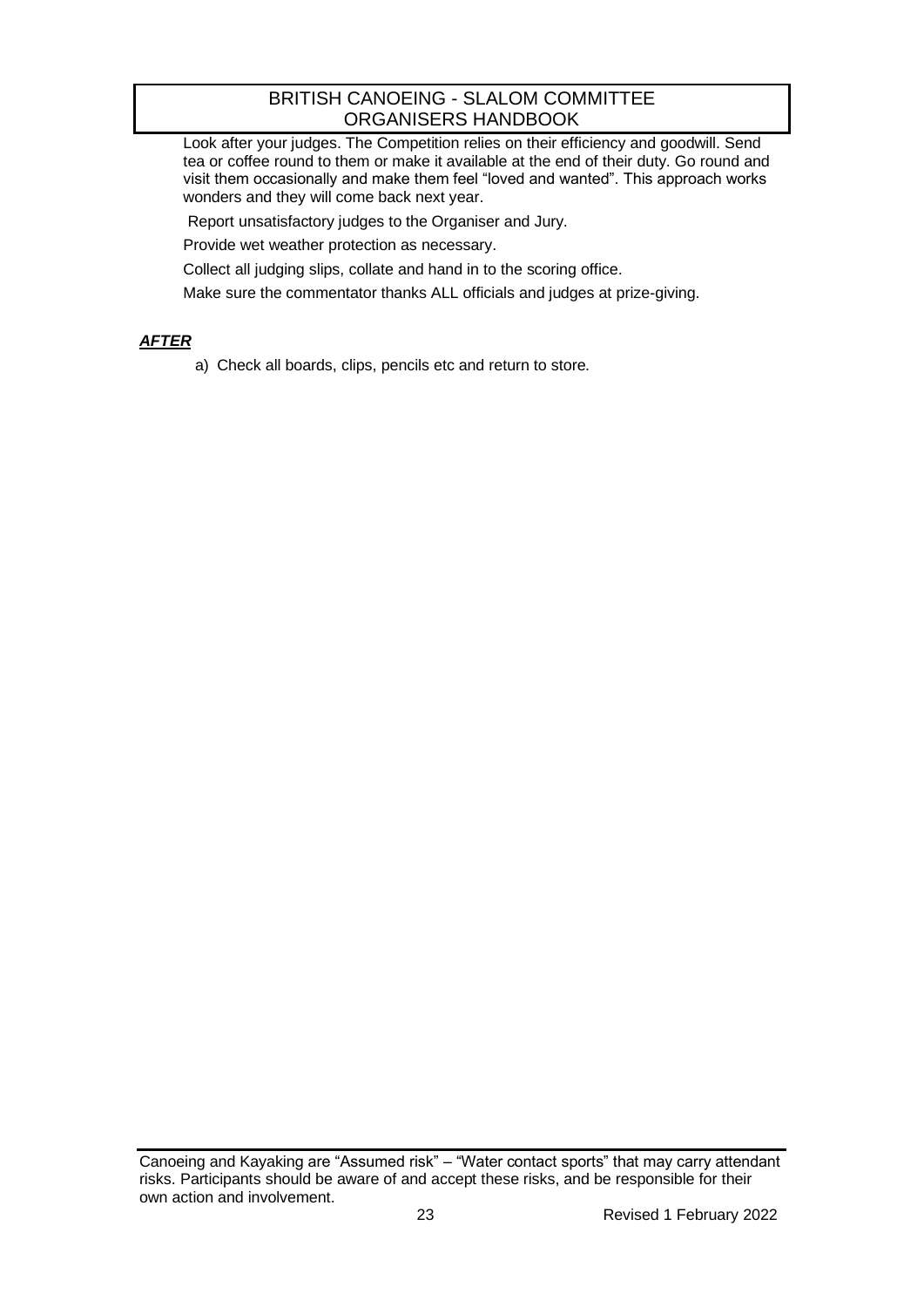## <span id="page-23-0"></span>**APPENDIX A-7 THE SAFETY OFFICER**

## *PREPARATION*

- a) Check that your site is safe for competitors, spectators, passers-by and officials, especially with regard to electrical installations. In the competition of an accident the Organiser could be held to be responsible under the Health and Safety Act (See Appendix B). Trailing lines and wires at head height are a particular hazard. Lay on bunting , hazard tape, cones or similar to mark them clearly if they cannot be suspended out of the way.
- b) Arrange for adequate visible rescue equipment on the course. This might be throw lines at regular intervals or rescue boats in eddies - depending on the nature of the course.
- c) First Aid should be provided on site during the competition through a qualified First-Aider.
- d) Plans for making contact with the emergency services must be in place as part of any safety plan.
- e) Details of local facilities e.g. pharmacies, nearest Hospital A&E etc. need to be available for during the competition.
- f) Ensure all information posters are displayed.
- g) Complete a Risk Assessment and safety plan some land owners & local Councils may insist in seeing one. Submit this to the Slalom Committee Safety Officer before December 15 the year before your competition.
- h) Ensure that your Event Safety Officer has attended a BC Event Safety training course and will be available for the entire competition.
- i) For major competitions e.g. Internationals with large numbers of spectators there may be significant additional statutory requirements. If in doubt assistance is available in respect of these competitions from the relevant safety officer at the BC Slalom Committee.

## *COMPETITION DAY*

- a) Carry out regular inspections and checks to ensure that the site is safe. e.g. Low hanging wires or unfixed ladders etc.
- b) Check that First Aiders are on site, that emergency telephone numbers are displayed.
- c) If in doubt about any safety aspect on site advise the Organiser to stop the competition until the problem is rectified - better to be safe than sorry!
- d) Ensure that safety personnel, sub-aqua, rescue boats etc are in position throughout organised practise and competition, and are properly supported with rotation of duties and any other requirements.
- e) At the start of your competition, you should ensure that there are two boats on the water at the finish to provide safety cover for the first two finishers. This may also be necessary after any break in the programme.
- f) As a precaution against Weils Disease it is suggested that you have a selection of waterproof plasters for competitors and officials, available at your slalom. In addition you should display the notice on Weils Disease sent in the organisers pack.

#### *AFTER*

- a) Remember to thank all the rescue personnel.
- b) Consider whether the competition was safe and how it might be improved. Report back to your Organiser and if necessary to the Slalom Committee.

Canoeing and Kayaking are "Assumed risk" – "Water contact sports" that may carry attendant risks. Participants should be aware of and accept these risks, and be responsible for their own action and involvement.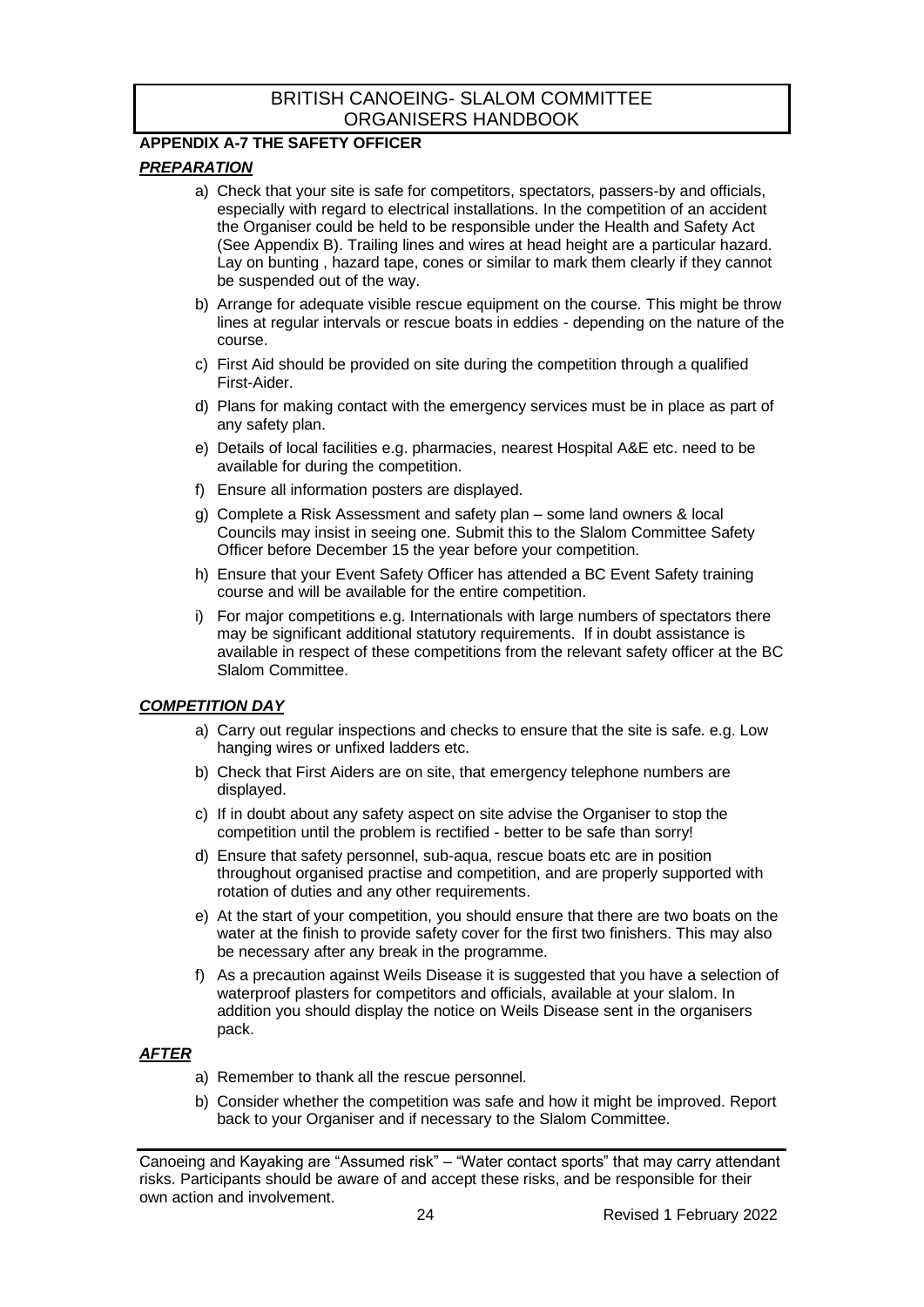## <span id="page-24-0"></span>**APPENDIX B ELECTRICAL AND SITE SAFETY**

## **ELECTRICAL SAFETY**

If mains powered equipment is being used it is good practice for the organiser to seek advice from a qualified electrician.

Electrical equipment including generators used at competitions must have:

- a) Proper type cables and waterproof sockets as appropriate.
- b) Protection by a residual current earth leakage circuit breaker
- c) Adequate cable protection where cables are run across paths and walkways

#### *SITE SAFETY*

Organisers must be aware that if they install ladders, ropes, planks etc. for competitors or judges to gain access to any part of the course they are responsible for the correct and safe installation of that equipment. If an accident should take place, the Organiser or club could be held responsible under the Health and Safety Legislation.

*Please note that at least one volunteer must have attended a British Canoeing safety course. They are responsible for the safety plan and should be on site for all canoeing activities.*

Canoeing and Kayaking are "Assumed risk" – "Water contact sports" that may carry attendant risks. Participants should be aware of and accept these risks, and be responsible for their own action and involvement.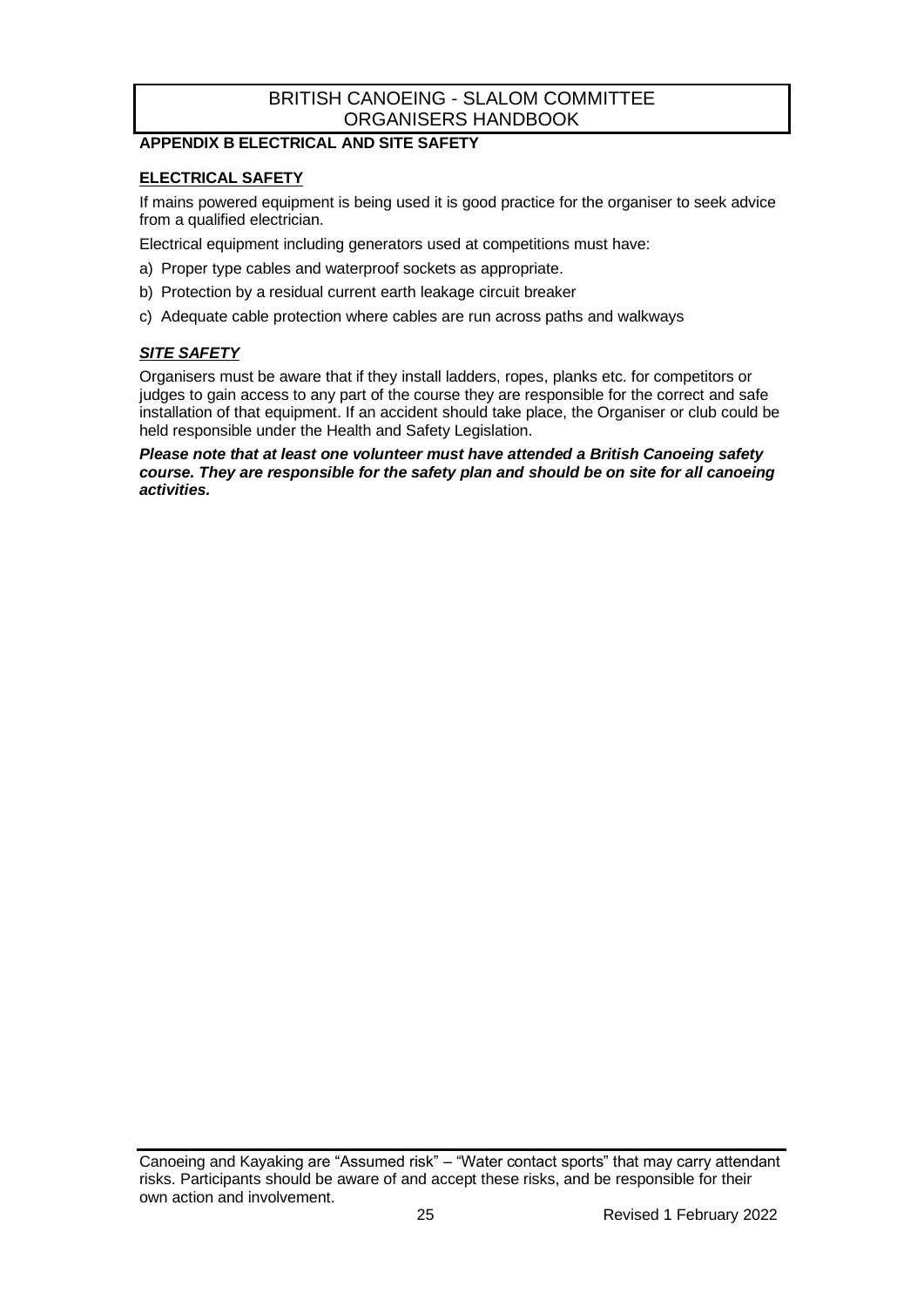## <span id="page-25-0"></span>**APPENDIX C SLALOM CHECKLIST**

This list is designed for quick checking. It is by no means exhaustive. Add your own items applicable to your slalom and remove those not applicable

Slalom Yearbook Organisers Package, and Notes Permission from Slalom Committee Permission from landowners etc. Key personnel Budget and account for Slalom Stationery Contacts with locals, police, pubs, shops, doctor, hospital, angling clubs Book BC timing Equipment Order Slalom Stationery Spare entry cards Protest forms Publicity and posters Sponsorship Prizes and engraving Promotion certificates Dignitary to present prizes Plan of site Design course Plan of course Hire P.A. Toilet tents and equipment Admin Office tent/caravan Scoring Office tent/caravan Refreshments tent/caravan First Aid tent First Aiders and equipment Fire Extinguishers / Fire Blanket Slalom signs (weatherproof) Tables and chairs **Batteries** Tools, insulating tape and tying strings Scissors, Sellotape. pens, pencils, rubbers etc. Cooking stove, pots and pans etc. for refreshments Food for refreshments Stopwatches and boards for backup timing Slalom poles, number boards, start and finish banners Anchor point markers Start and finish banners Judging boards, judging slips, pencils, boards and whistles Judging location signs Umbrellas for judges Cleaning materials, toilet paper and fluid Hammer and nails for repairs Campsite arrangements BC Canoeing information Club promotional sales items Raffle? Two-way radios **Commentators** Photographers/ Display Notice supplied in organisers pack and keep a record of people using zoom photography. Contact local press and radio Polythene sheeting to cover signs

Canoeing and Kayaking are "Assumed risk" – "Water contact sports" that may carry attendant risks. Participants should be aware of and accept these risks, and be responsible for their own action and involvement.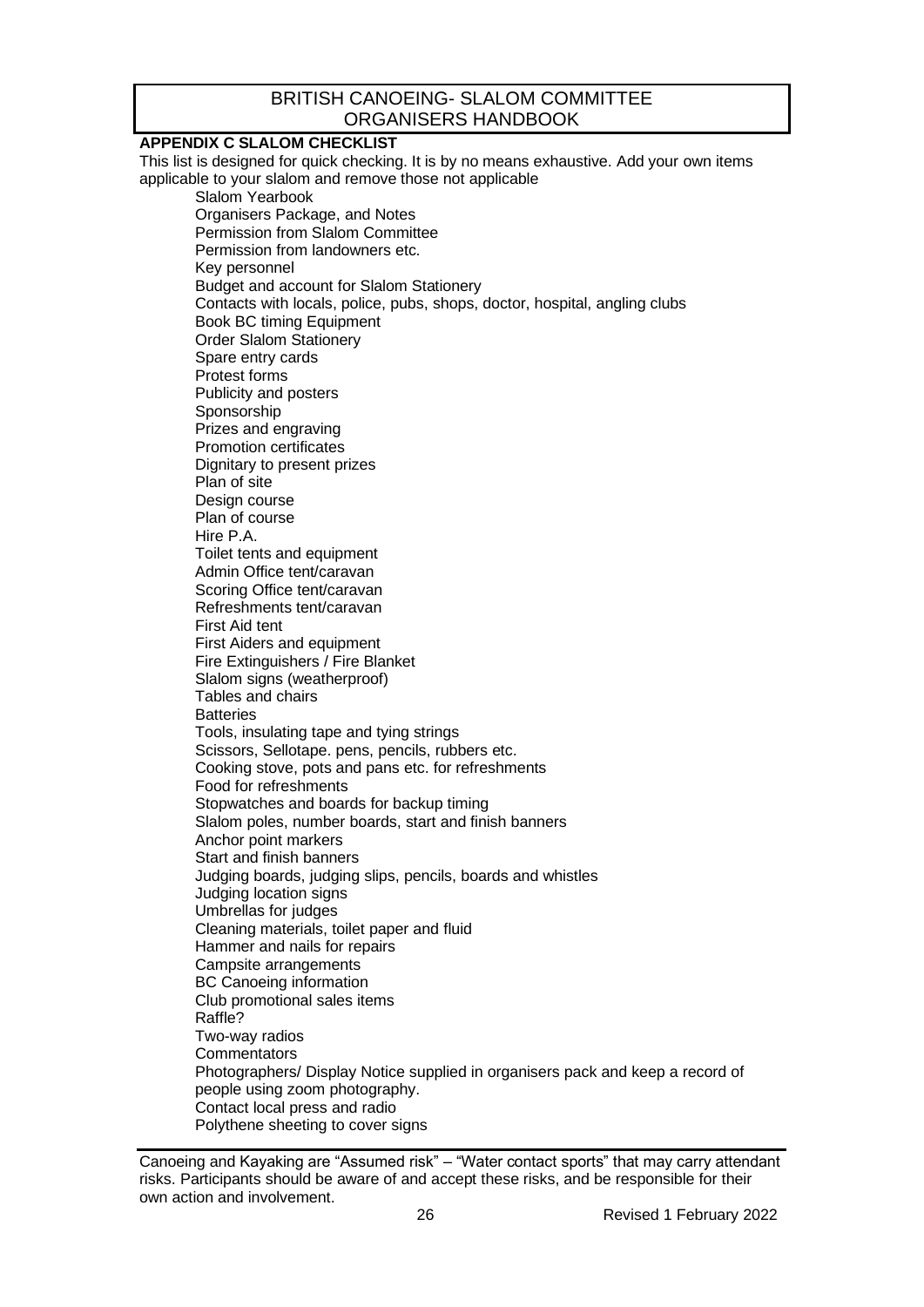Competition bibs for Teams/Officials events Jury Results board Campsite tags Litter sacks and collection Loudhailer Parking Cones Hazard tape Bunting and flags Water supply Club's/or land owner's policy relating to use of individual BBQs Site safety Rescue boats/squad Rescue equipment and throw lines Entries register Start list and programme Prizes / Cloth for prize table **Computer** Electrical safety Traders insurance **Results** Levies Thank-you letters Pay bills Accounts Reports to press and canoeing magazines Post competition meeting

Canoeing and Kayaking are "Assumed risk" – "Water contact sports" that may carry attendant risks. Participants should be aware of and accept these risks, and be responsible for their own action and involvement.